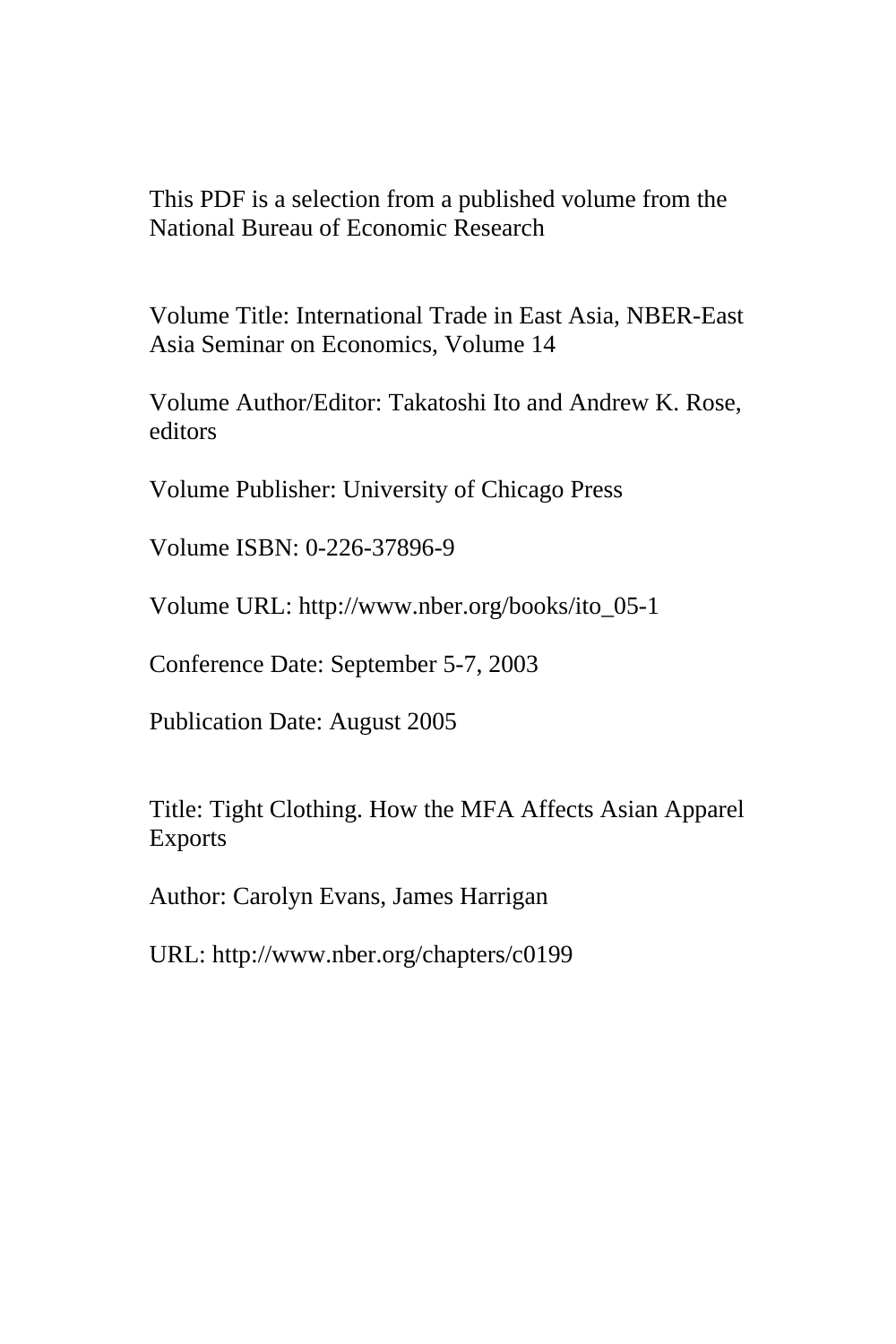# **Tight Clothing** How the MFA Affects Asian Apparel Exports

Carolyn L. Evans and James Harrigan

# **11.1 Introduction**

Apparel is the archetypal labor-intensive footloose manufacturing industry. It is also very distorted by protection. This protection is unusually opaque, as world trade in textiles and apparel is heavily influenced by a complex system of bilateral quotas called the Multifiber Arrangement (MFA). Our goal in this paper is to improve our understanding of the extent and effects of the MFA, making use of a unique data set on productlevel U.S. import quotas. We combine the quota data with very detailed data on trade flows, transport costs, and tariffs, and we focus on the East Asian exporters who have traditionally supplied the bulk of U.S. apparel imports. Our findings include the following:

- The MFA constrains exporters in East Asia, although many exports are not subject to binding quotas, especially those from China and Hong Kong.
- Trade liberalization during the 1990s helped East Asian exporters to expand their sales to the United States, but hurt them relative to their competitors in Mexico and Asia.

Carolyn L. Evans is an economist at the Board of Governors of the Federal Reserve System. James Harrigan is a senior economist at the Federal Reserve Bank of New York and a research associate of the National Bureau of Economic Research.

We thank our discussants, Leonard Cheng and Philippa Dee, the editors, and other conference participants for their comments. We thank Frederick Abernathy, John Dunlop, Donald Foote, Janice Hammond, and David Weil for help with the data. Christina Marsh provided excellent research assistance. The views expressed in this paper are those of the authors and do not necessarily reflect the position of the Federal Reserve Bank of New York or the Board of Governors of the Federal Reserve System.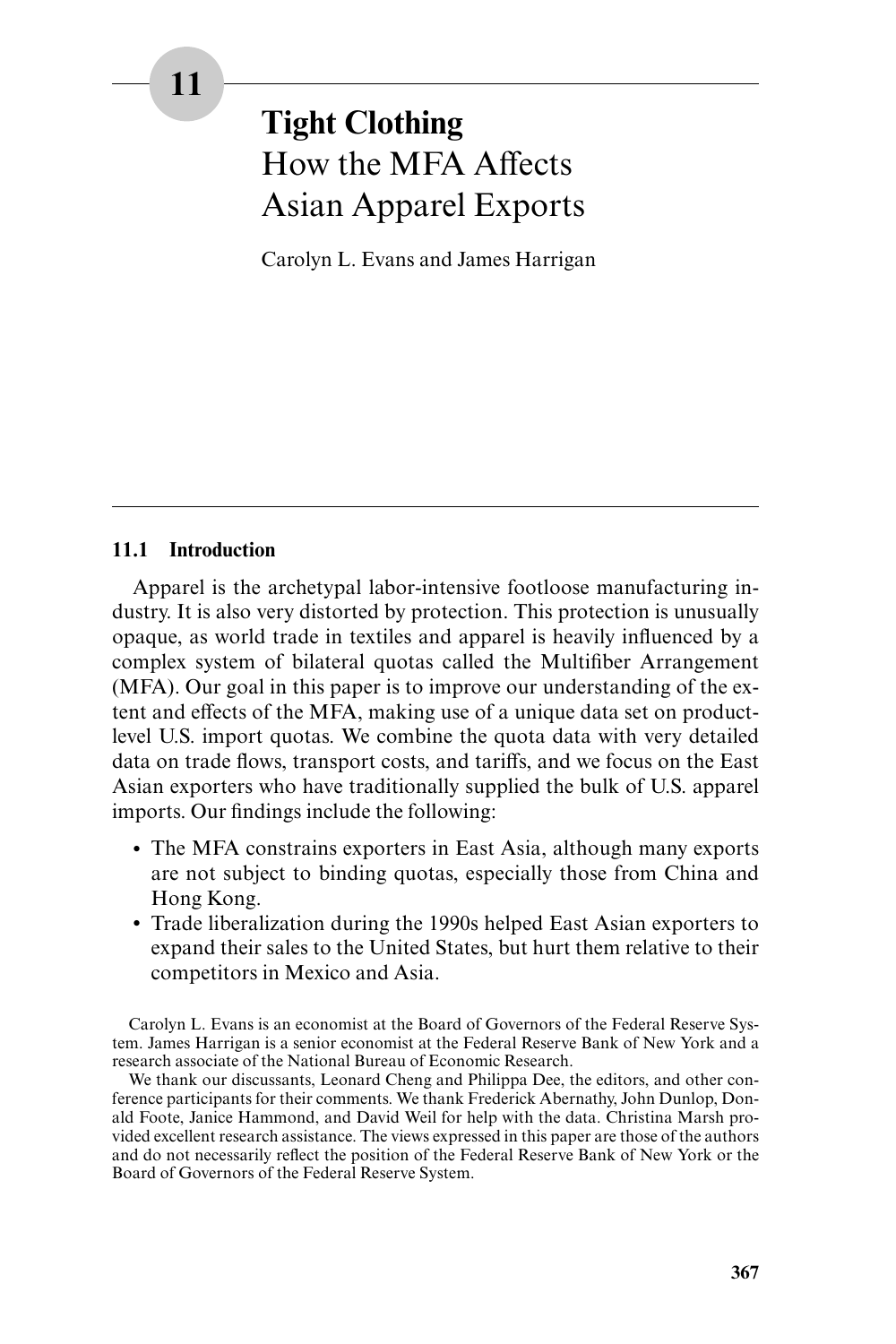- Technological change, which led to an increased demand for timely delivery, also hurt East Asia relative to Mexico and the Caribbean.
- The MFA raised import prices and transferred many billions of dollars in quota rents to holders of quota licenses in East Asia and elsewhere.

# **11.2 U.S. Trade Policy in Apparel**

A variety of restrictions have long affected trade in textile and apparel products. As early as the 1950s, the United States adopted policies intended to limit the imports of such products. One of the broadest policies, however, became effective in 1974. The MFA established a system of quotas, negotiated bilaterally, that limited imports of textile and apparel products.

Recently, efforts have been made to liberalize trade in apparel. Participants in the Uruguay Round of trade talks under the WTO agreed to phase out the MFA beginning in 1995. The MFA was replaced by the Agreement on Textiles and Clothing (ATC), which put in place a system for gradual elimination of quantitative restrictions. The ATC incorporated a series of stages, with phaseouts occurring at the beginning of 1995, 1998, 2002, and 2005, at which time all remaining quotas will be eliminated. Remaining quotas are progressively enlarged, using agreed-to increasing growth rates. The agreement also established a special safeguard mechanism for protection against surges and a monitoring body to supervise implementation. The United States has participated in the MFA phaseout process. Note, however, that when the first stage of quota elimination began in 1995, the United States was one of only four World Trade Organization (WTO) members that still maintained import restrictions under the MFA.<sup>1</sup>

When the MFA first came into effect, China was not a member of the WTO, so it was not a part of the initial MFA phaseout process. However, upon accession to the WTO at the end of 2001, China became eligible for participation in the MFA quota elimination process. Thus, the United States generally implemented the first three stages of "integration" (i.e., into the MFA quota liberalization program) for China in the first part of 2002.2 When it joined the WTO, China also agreed to a special safeguard on its textile and apparel exports. Under this safeguard mechanism, if a WTO member felt that textile and apparel imports from China threatened to "impede the orderly development of trade in these products," it could re-

<sup>1.</sup> According to the WTO, the other countries were Canada, the European Community (EC) and Norway. Many other WTO Members maintained the right to use the transitional safeguard mechanism in the ATC. Only nine members were deemed to have integrated 100 percent at the outset (WTO 2003). For example, see OTEXA (2003b).

<sup>2.</sup> See Federal Register (2001, 2002), WTO (2001), and United States International Trade Commission (2004).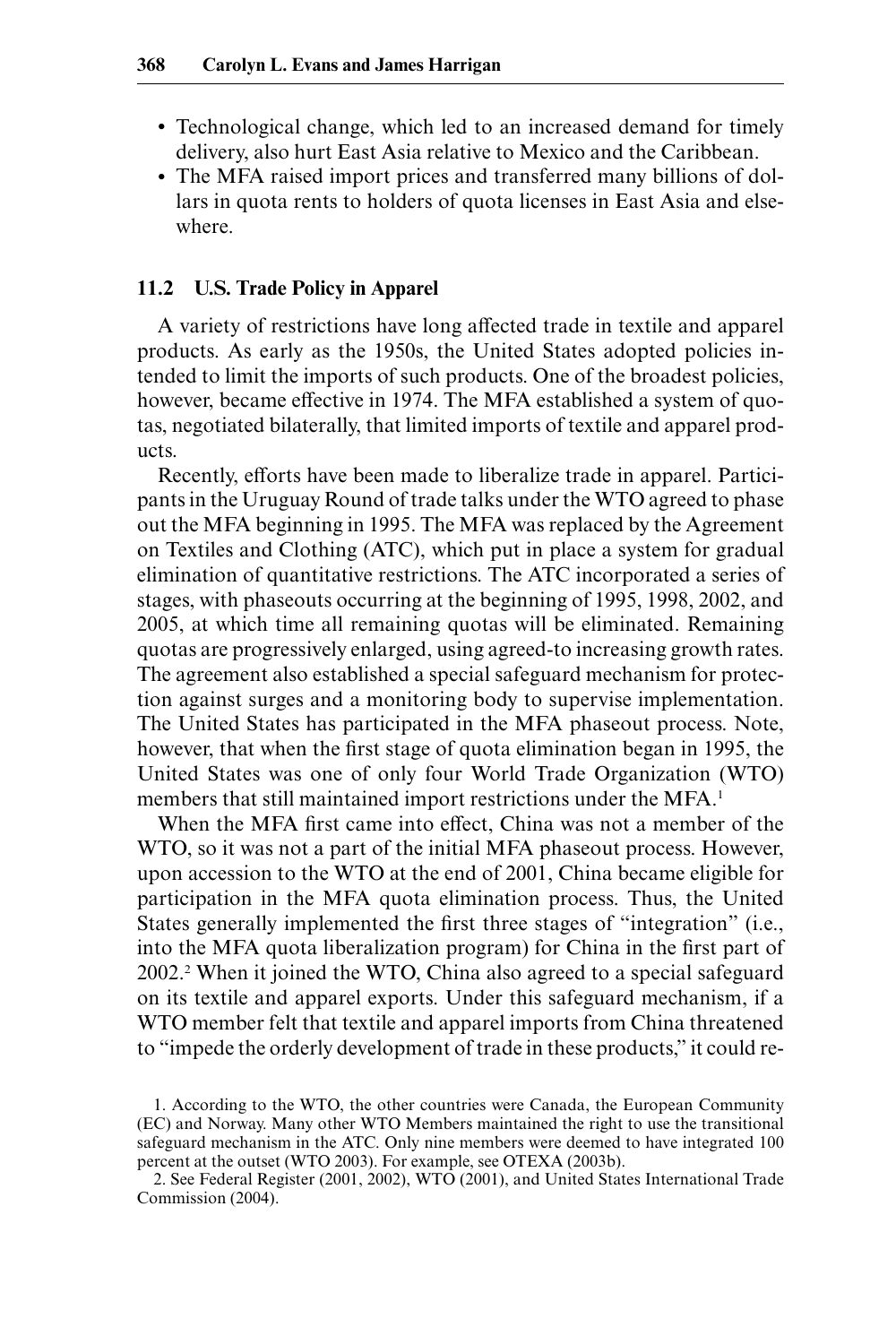quest that China limit its exports to that country, generally for no more than one year. If consultations did not lead to a different solution, China would agree to hold its exports of the given product "to a level no greater than 7.5 per cent (6 per cent for wool product categories) above the amount entered during the first 12 months of the most recent 14 months preceding the month in which the request for consultations was made" (WTO 2001, 46–47).3 This safeguard mechanism will remain in place until December 31, 2008. As a result, although MFA quotas will generally be eliminated by January 1, 2005, their growth in imports from China could remain limited, depending on developments with regard to this special safeguard mechanism.

In addition to agreeing to eliminate quantitative restrictions, the United States agreed to reduce its tariffs on textile and apparel products. According to the Office of Textiles and Apparel (OTEXA, a division of the U.S. Commerce Department that administers the United States's MFA quotas), tariffs on textile and apparel products were slated to decline from a trade weighted average of 17.2 percent ad valorem in 1994 to a trade weighted average of 15.2 percent ad valorem in 2004. The majority of these reductions were to be phased in over the ten years (see OTEXA 1995).

Regional liberalization efforts have also affected the degree to which quantitative restrictions constrain trade. The main regional agreements affecting the period that we examine are the Caribbean Basin Initiative/ Caribbean Basin Economic Recovery Act (CBI/CBERA) and the North American Free Trade Agreement (NAFTA).<sup>4</sup> The CBI/CBERA programs, initially enacted in the mid-1980s, provided preferential treatment for imports from twenty-four countries in that region.<sup>5</sup> While apparel products are generally not eligible for CBI/CBERA benefits, apparel assembled in the Caribbean Basin using U.S.-origin components receives preferential treatment in the form of easing of quotas and/or reduced duties. While

3. Note that at the end of 2003 the United States used this safeguard mechanism for imports from China of three categories of imports: knit fabric, cotton and man-made fiber brassieres, and cotton and man-made fiber dressing gowns.

4. The Andean Trade Preference Act (ATPA) was another program that provided benefits that, in some cases, applied to trade in apparel. The ATPA was signed into law on December 4, 1991 but excluded many apparel products. More specifically, ineligible products included, "textile and apparel items subject to textile agreements on the date that the ATPA took effect" (Shelburne and Chao 2002, 43). In 1996, of wearing apparel and accessories (Standard and Industrial Classification [SIC] 1987-based product group 238) imports from ATPA countries, \$1.2 million of \$6.8 million entered duty-free, and in 1997 \$1.2 million out of \$15 million entered duty-free. In 1995, ATPA countries also became eligible for 9802 benefits. Assembled apparel items (\$185 million with 47 percent U.S.-content value) accounted for almost 95 percent of the value of U.S. imports from ATPA beneficiaries under Harmonized Tariff Schedule (HTS) item 9802.00.80 in 2001; the other industrial group with appreciable amounts was textile mill products (\$10 million with 54 percent U.S.-content value). See Shelburne and Chao (2002).

5. Note that benefits were subject to the countries satisfying certain conditions.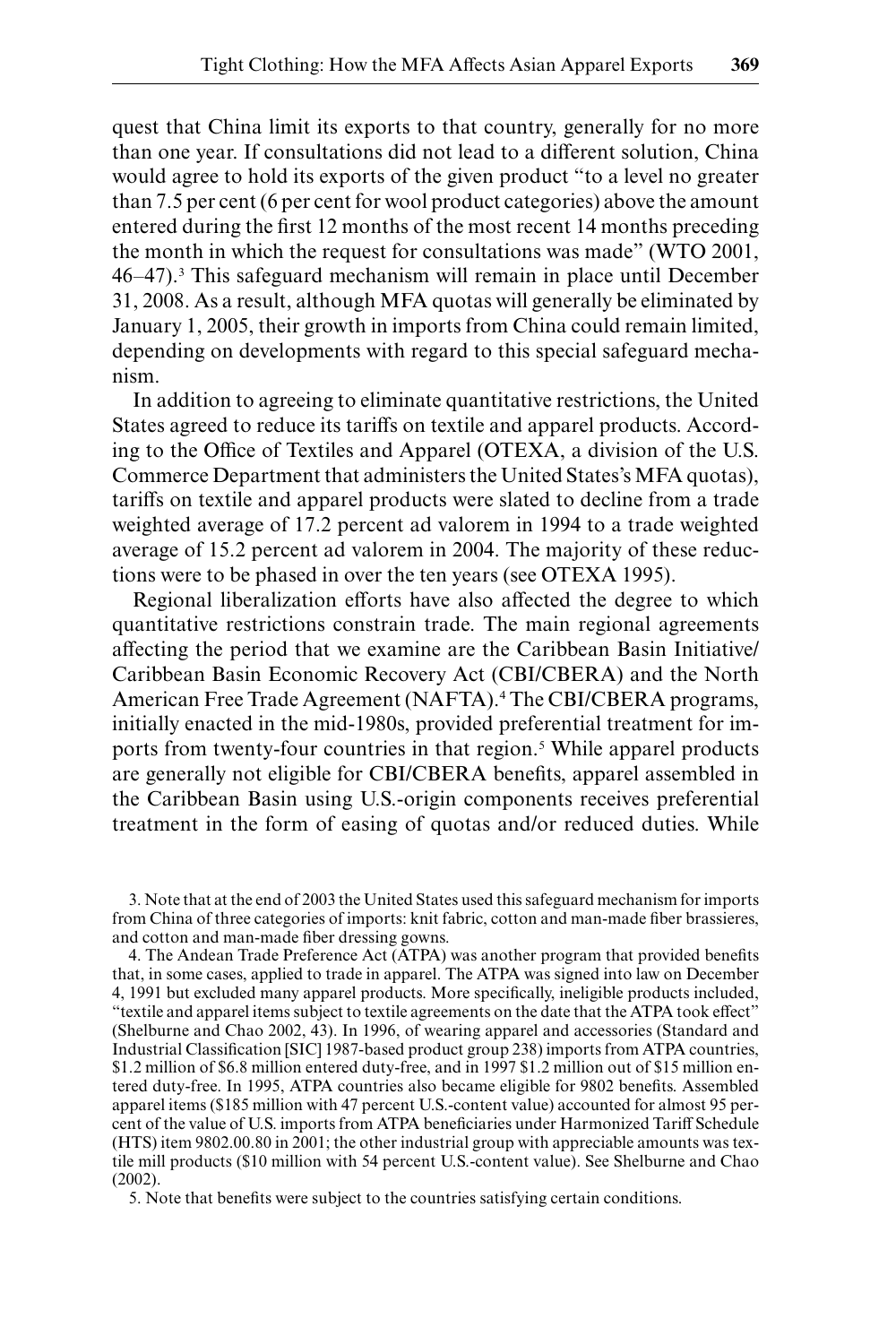these trade preferences clearly affected imports from this region, there were no major changes to the policy over the time period that we examine.

Prior to the enactment of NAFTA in 1994, Mexico did not receive trade preferences on apparel exports commensurate with those available to the CBI countries (Pregelj 2000). The enactment of NAFTA, however, significantly changed the relative position of CBI countries vis-à-vis Mexico. Many apparel articles not eligible for benefits under CBI/CBERA were scheduled for a gradual reduction in duties under NAFTA. Further, provisions for production-sharing arrangements with Mexico became more advantageous than those for production sharing with CBI countries. (This change in the relative position of Mexico versus the CBI countries can be seen in the change in tariff incidence by region between 1990 and 1998, as shown in figures 11.5 and 11.6.)

The differential effect of these preferential agreements on Mexico/CBI versus Asia should be kept in mind. However, there were generally no significant changes in the treatment of CBI countries over this time so that NAFTA is the more important element to consider. Further, in the section in which we discuss changes in patterns of imports from Asia versus Mexico/CBI, the tariff and quota data should capture the effects of the preferential agreements.

### **11.3 The Extent of Protection in Apparel**

Given this elaborate structure of trade restrictions, it is not surprising that textiles and apparel have often been characterized as the "bad boy" of broader efforts to liberalize trade flows. For example, Michael Finger and Ann Harrison (1996, 48) write, "Although textiles and apparel account for less than 2 percent of total employment in the U.S. economy, protecting them against import competition accounts for 83 percent of the net cost to the U.S. economy of all import restrictions."

U.S. imports of apparel encounter both tariff and quota protection at the border. Data on tariff rates is fairly readily available. We utilize trade data on apparel imports, tariffs, and transport costs from CD-ROMS purchased from the U.S. Department of Commerce. These data are reported at the ten-digit Harmonized Tariff Schedule (HTS) level, which is the finest level of disaggregation available. Among other things, the data include information on import values, import quantities, tariffs, transport costs, and source country.

The data suggest a high level of protection in this sector, at least at the beginning of the 1990s. Figure 11.1 shows histograms, weighted by import values, of tariff rates across all sources of apparel imports. In 1990 and 1991, about half of U.S. imports paid tariffs of over 16 percent, and virtually none came in duty-free. There has been some liberalization since the early 1990s.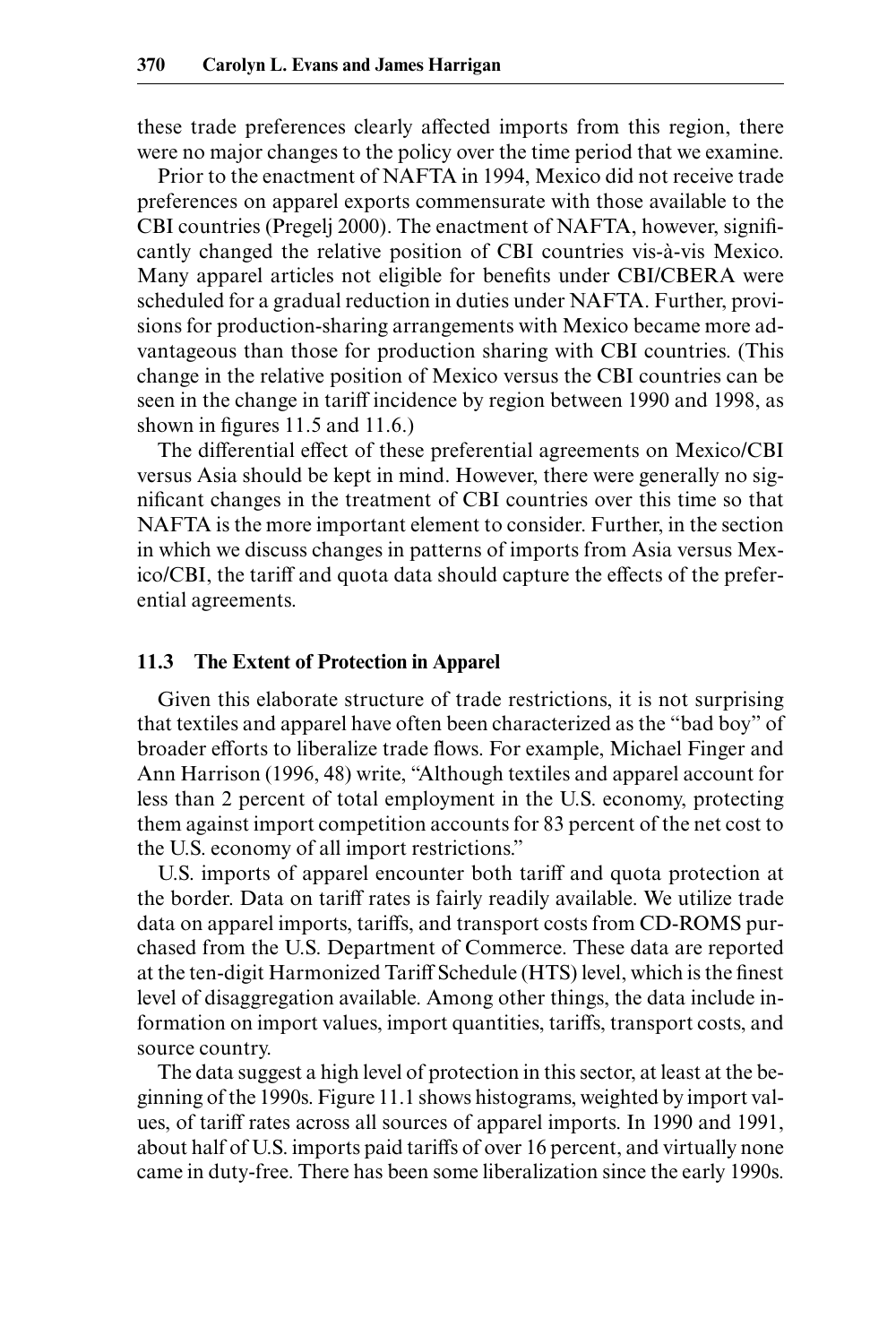

#### **Fig. 11.1 Distribution of tariff rates, 1990–1998**

*Notes:* The histogram is weighted by import values and includes values  $\le$  = 35 percent, 98.5 percent of data. This histogram illustrates the incidence of tariffs or quota fill rates weighted by the value of imports. The vertical axis measures the share of total imports, and the height of the bars gives the share of imports in a particular range of tariffs or quota fill rates.

However, by 1998, high tariffs were much less prevalent, and about 20 percent entered nearly duty-free (with tariffs of less than 2 percent).

Information on quota incidence is more difficult to obtain than data on tariffs. As a result, analysis evaluating the extent to which the quota system has restricted imports to the United States has been somewhat limited. Information on U.S. textile and apparel quotas is maintained by OTEXA within the U.S. Department of Commerce. Working with OTEXA, we have assembled a comprehensive product-level time series on the U.S. MFA program. Quota levels vary by product, year, and trading partner. We obtained records on all apparel quotas from 1990 to 1998. The Office of Textiles and Apparel uses their own import classification system to administer the MFA, which has no simple relationship to any other U.S. or international system of reporting trade data. The product categories are broken down by type of fiber (cotton, wool, silk, man-made, and other) and are fairly broad: categories include "dresses," "sweaters," "underwear," and so on. Using this data, we are able to examine the extent to which quotas have restricted imports of apparel and textile.

The most important indicator of a quota's restrictiveness is its "fill rate," defined as the percentage of a quota that is used. Fill rates that are much less than 100 percent suggest that the quota is not binding, while higher fill rates indicate that the quota indeed keeps imports below what they would otherwise be. Table 11A.1 summarizes quota incidence in 1991 and 1998 by commodity.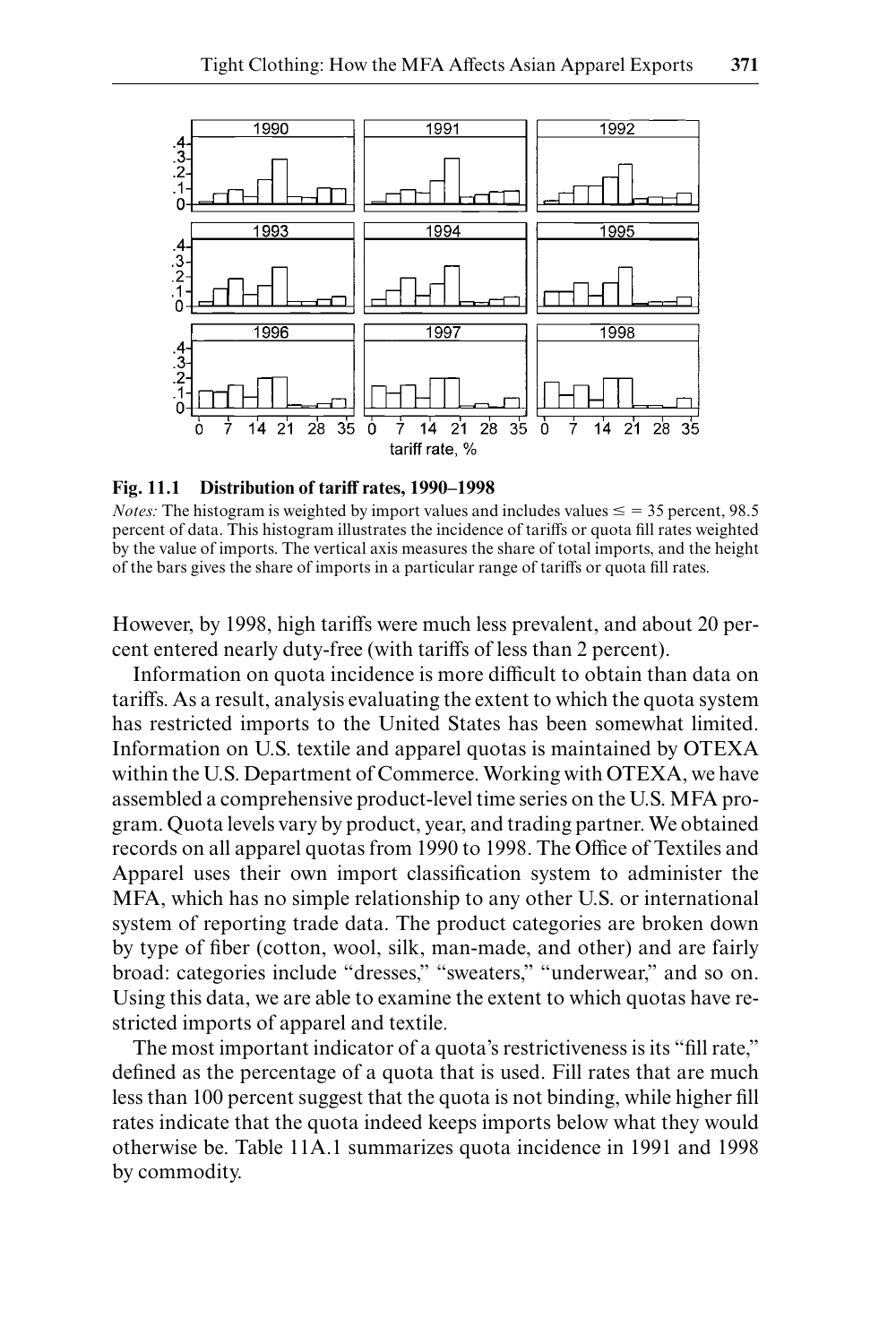

**Fig. 11.2 Distribution of quota fill rates, 1990–1998**

*Notes:* The histogram is weighted by import values. This histogram illustrates the incidence of tariffs or quota fill rates weighted by the value of imports. The vertical axis measures the share of total imports, and the height of the bars gives the share of imports in a particular range of tariffs or quota fill rates.

Figure 11.2 illustrates the incidence of quotas. It shows histograms of quota fill rates across all sources of apparel imports, weighted by import values, for each of the years in the sample. If we define a binding quota as one with a fill rate of 90 percent or above, the figure shows that about 40 percent of U.S. apparel imports came in under binding quotas throughout the 1990s.6 One question of interest is whether the gradual liberalization under the WTO has affected the incidence of quotas. Many of the required changes in quota restrictions have been delayed until the very last phaseout period. In the case of the United States, nearly 50 percent of the planned phaseouts will not occur until the final tranche on January 1, 2005.7 In fact, according to the 1998 review of the implementation of the agreement, a number of countries complained that a vast majority of liberalization in terms of the value of trade would indeed not occur until the final phases of the program (see WTO 1998). This slow progress on liberalization is reflected in the fact that there has been little change in the proportion of trade coming in under binding quotas during this period. Nevertheless, the fact that much of the trade is not affected by a binding quota suggests that even the current restrictions are not as onerous as might have been expected.

<sup>6.</sup> Industry experts define a quota as restrictive or "constraining" if it is filled to between 85 and 90 percent. Although this level is still below the maximum allowed export limit, complexities in the quota management system (including complex aggregates) can make it difficult to completely fill a quota (USITC 2002). The European Union (EU) defines quotas 95 percent filled as constraining. See USITC (2002).

<sup>7.</sup> See OTEXA (2003a). This is consistent with the liberalization requirements of the ATC.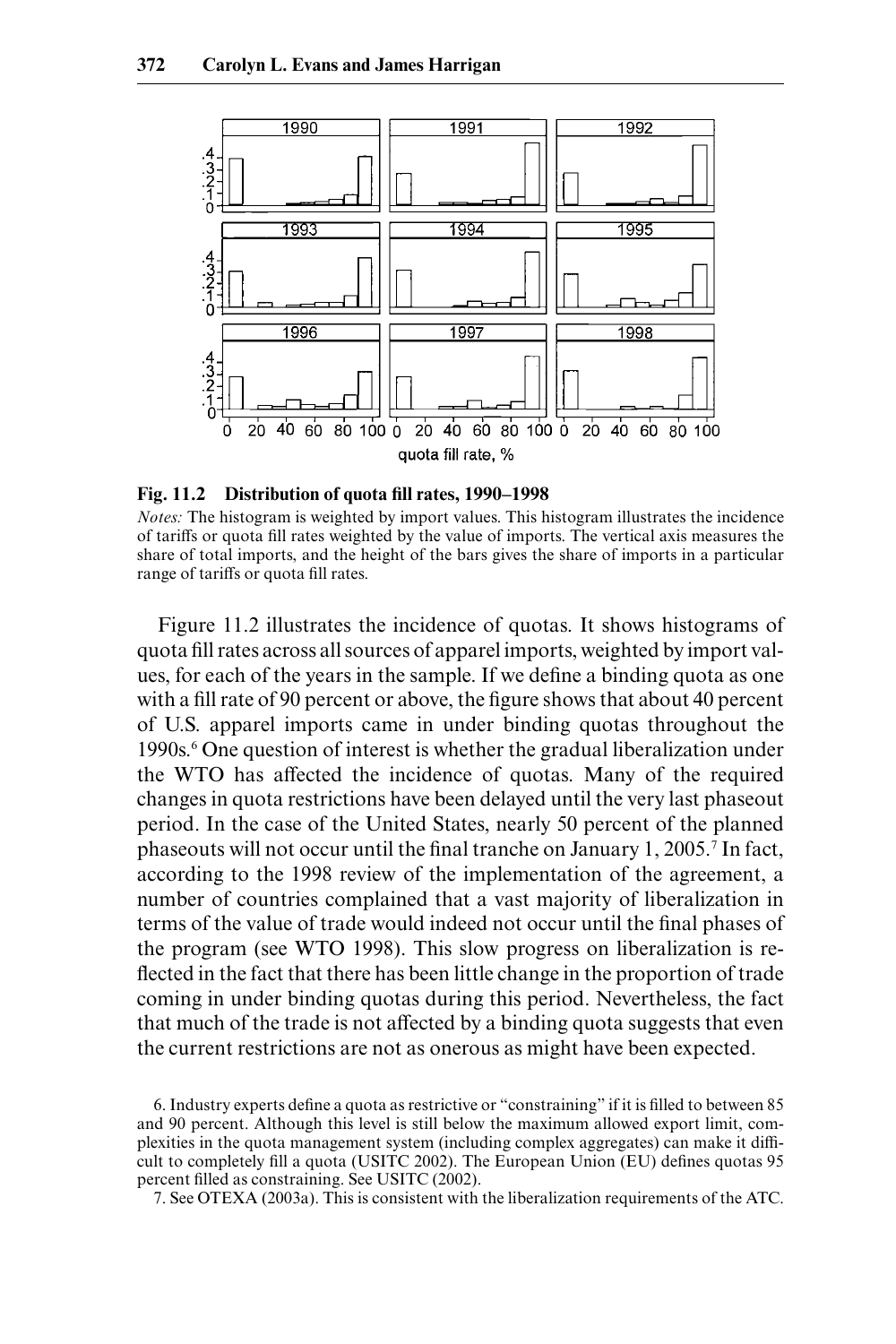Figures 11.1 and 11.2 cover all sources of U.S. apparel imports and are not necessarily indicative of the barriers facing East Asian exporters. Figure 11.3 shows the value of apparel imports from East Asia. China and Hong Kong are the largest exporters of both constrained and unconstrained imports, while the smaller exporters (Thailand, Singapore, Indonesia, and the Philippines) seem to have their exports very tightly capped by MFA quotas.

Table 11.1 shows the extent to which quotas have applied to U.S. imports, and it confirms the visual impression of figure 11.2: the share of U.S.



**Fig. 11.3 U.S. apparel imports from East Asia, 1990–1998**

| Table 11.1 | U.S. apparel imports from all sources, percent of total |  |
|------------|---------------------------------------------------------|--|
|            |                                                         |  |

|      | Unrestricted | Nonbinding quota | Binding quota |
|------|--------------|------------------|---------------|
| 1990 | 39           | 20               | 41            |
| 1991 | 27           | 21               | 52            |
| 1992 | 27           | 22               | 51            |
| 1993 | 30           | 27               | 42            |
| 1994 | 30           | 23               | 47            |
| 1995 | 27           | 37               | 36            |
| 1996 | 27           | 41               | 32            |
| 1997 | 28           | 27               | 45            |
| 1998 | 33           | 23               | 44            |

*Notes:* Table reports the share of total imports subject to different levels of quotas. Unrestricted imports face no quota. A nonbinding quota is defined as having a fill rate between 0 and 90, and binding quotas have fill rates of at least 90 percent.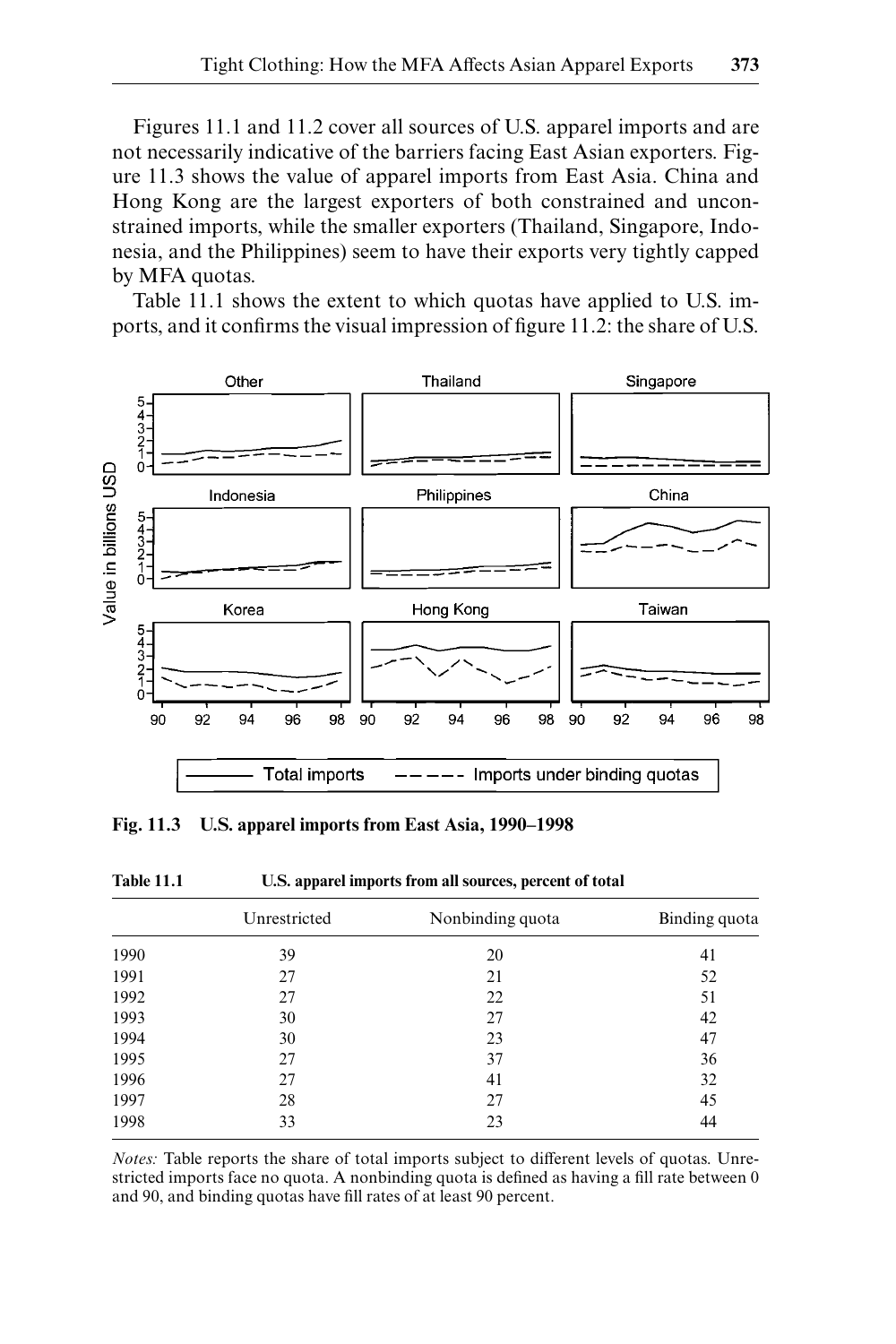imports coming in under a binding quota did not change much during the 1990s. It is important to remember that the 1990s were a time of booming demand in the United States, so it may be that expanding quota limits simply kept pace with growing demand, leaving the equilibrium amount of quota-constrained trade roughly equal. Indeed, the import-weighted average binding quota grew by 10 percent per year over the period. Table 11.2 illustrates that there was substantial liberalization for the major East Asian exporters, with China and Hong Kong seeing their quota-constrained exports fall by more than 15 percentage points as a share of their total exports, while Taiwan's quota-constrained share fell by 25 percentage points. By contrast, Thailand, Indonesia, the Philippines, and Korea all found themselves more tightly constrained in 1998 than they were in 1991.

Figures 11.2 and 11.3 and tables 11.1 and 11.2 establish that the aggregate U.S. quota coverage didn't change much, while the big East Asian exporters saw some liberalization. How is this possible? The answer is Mexico and the Caribbean. Figure 11.4 shows that the 1990s saw a substantial shift in apparel import market share away from Asia and toward Mexico

| <b>Table 11.2</b> | Quota incidence in East Asia: Percent of imports under binding quota |          |                  |  |
|-------------------|----------------------------------------------------------------------|----------|------------------|--|
|                   |                                                                      | 1991     | 1998             |  |
|                   | Other                                                                | 33       | 48               |  |
|                   | Thailand                                                             | 53       | 59               |  |
|                   | Singapore                                                            | $\theta$ | $\boldsymbol{0}$ |  |
|                   | Indonesia                                                            | 81       | 99               |  |
|                   | The Philippines                                                      | 58       | 70               |  |
|                   | China                                                                | 74       | 57               |  |
|                   | Korea                                                                | 28       | 65               |  |
|                   | Hong Kong                                                            | 73       | 57               |  |
|                   | Taiwan                                                               | 83       | 58               |  |



**Fig. 11.4 Share of U.S. apparel imports, 1990–1998**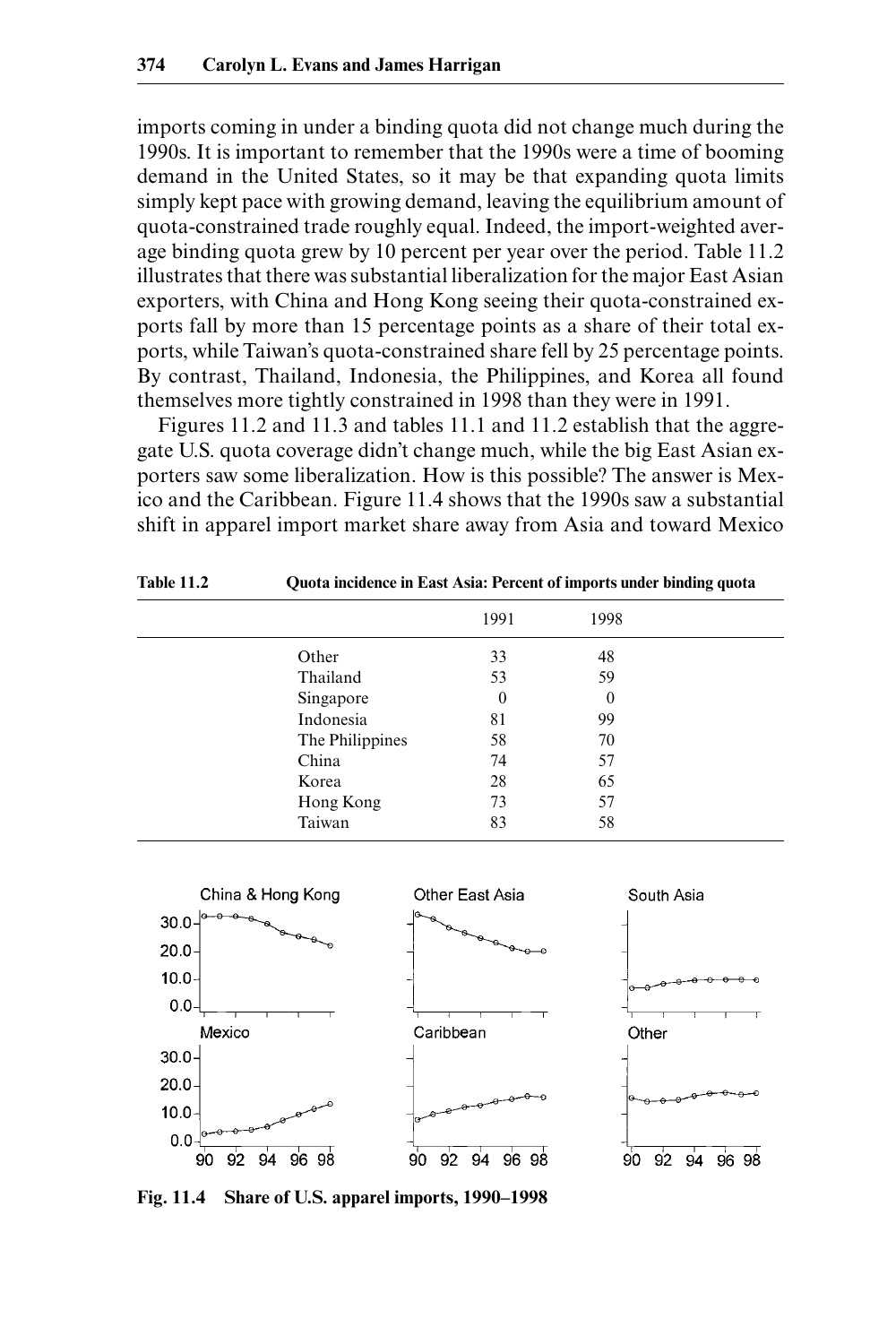and the Caribbean. This was at least partly due to tariff liberalization that favors these countries close to the United States, as seen in figures 11.5 and 11.6. However, as tariffs were liberalized for Mexico and the Caribbean, Mexico became more constrained by quotas, as illustrated in figures 11.7 and 11.8.



#### **Fig. 11.5 Tariff incidence by region, 1991**

*Notes:* The histogram is weighted by import values and includes values  $\le$  = 35 percent, 98.5 percent of data. This histogram illustrates the incidence of tariffs or quota fill rates weighted by the value of imports. The vertical axis measures the share of total imports, and the height of the bars gives the share of imports in a particular range of tariffs or quota fill rates.





*Notes:* The histogram is weighted by import values and includes values  $\le$  = 35 percent, 98.5 percent of data. This histogram illustrates the incidence of tariffs or quota fill rates weighted by the value of imports. The vertical axis measures the share of total imports, and the height of the bars gives the share of imports in a particular range of tariffs or quota fill rates.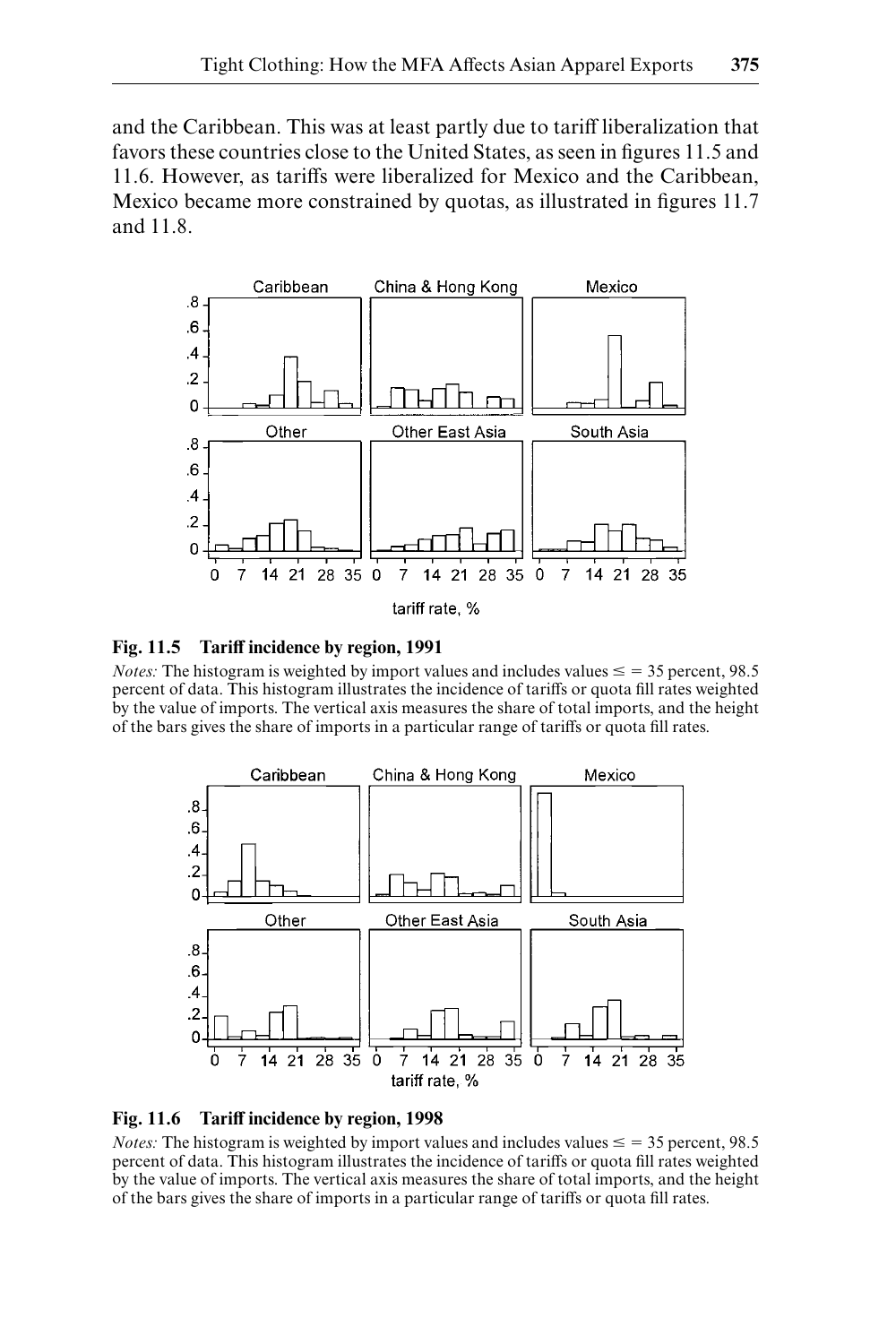

#### **Fig. 11.7 Quota incidence by region, 1991**

*Notes:* The histogram is weighted by import values. This histogram illustrates the incidence of tariffs or quota fill rates weighted by the value of imports. The vertical axis measures the share of total imports, and the height of the bars gives the share of imports in a particular range of tariffs or quota fill rates.



**Fig. 11.8 Quota incidence by region, 1998**

*Notes:* The histogram is weighted by import values. This histogram illustrates the incidence of tariffs or quota fill rates weighted by the value of imports. The vertical axis measures the share of total imports, and the height of the bars gives the share of imports in a particular range of tariffs or quota fill rates.

#### **11.4 Trade and the Demand for Timeliness**

Trade policy in the form of NAFTA and the CBI is certainly part of the reason for the market share shifts seen in figure 11.4. Another explanation, discussed in detail in Evans and Harrigan (2004), is that an increased demand for timeliness (by which we mean a short and reliable lag between or-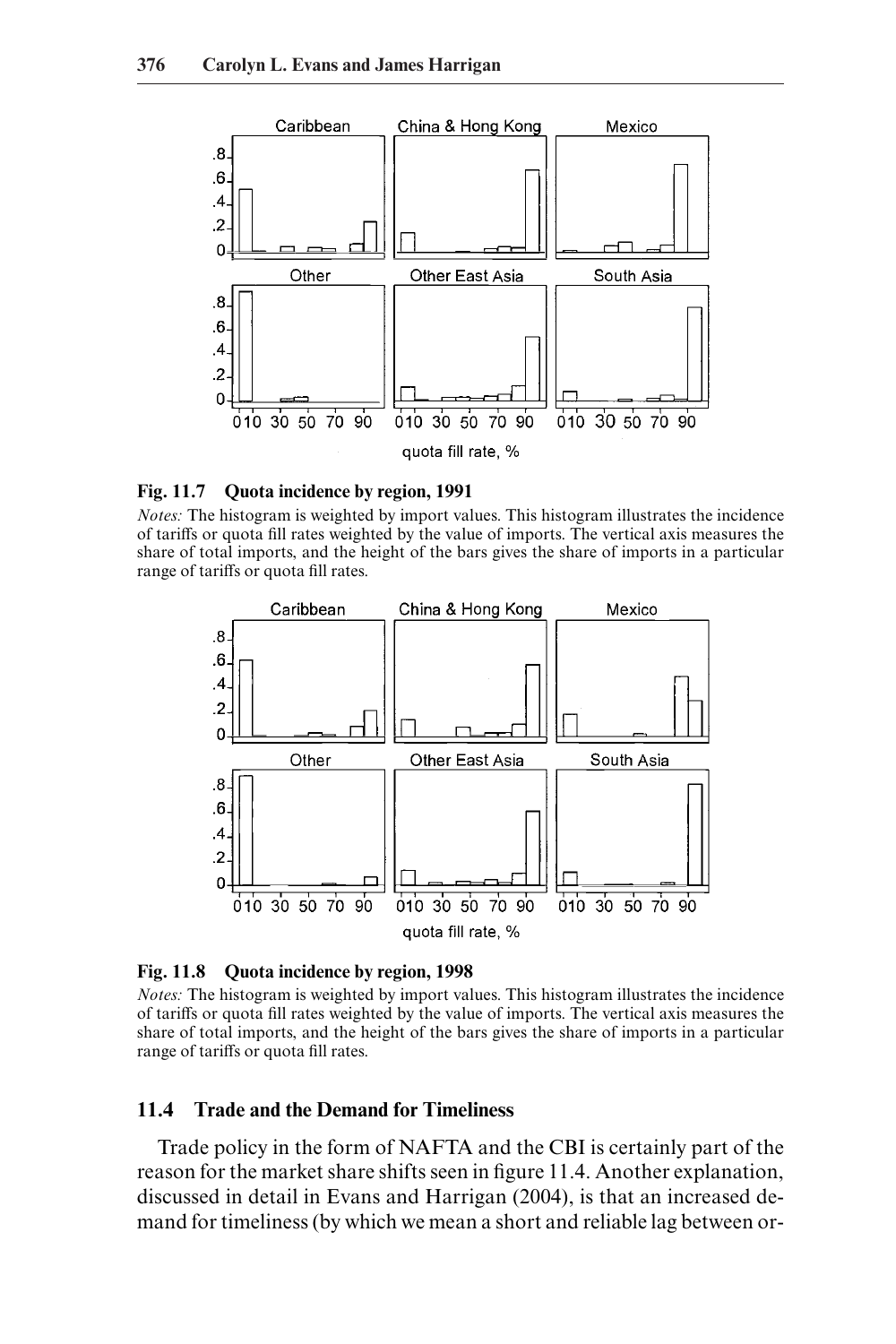der and delivery) has affected the pattern of trade. In apparel retailing, the demand for timely delivery comes from fluctuations in demand and varies by product category. To measure the demand for timeliness, we collected data from a major U.S. department store chain on the percentage of various apparel categories that are subject to "rapid replenishment," that is, which are reordered continuously throughout the selling season. This business strategy was almost unknown in 1990 but was in widespread use by the end of the decade (see Abernathy et al. 1999). Since rapid delivery is most profitable from nearby locations, our hypothesis is that imports of products where rapid replenishment is important have grown disproportionately from countries near the United States.

A possible substitute for proximity is airfreight: imports that are shipped by air from distant countries can arrive just as quickly as products shipped by sea or land from nearby countries. Air freight has gotten much cheaper over time (see Hummels 2001), but it remains far more expensive than other modes, suggesting that only products that have a high ratio of value to weight ("light" products) can profitably be shipped by air. If airfreight is a substitute for proximity, and if airfreight is only profitable for light products, then we should see that light products have increasingly been sourced from countries far from the United States.

To investigate this hypothesis, we estimated the following equation on a single long-time difference from 1991 to 1998:

(1) 
$$
\Delta m_{ic} = \mu_i + \mu_c + \alpha \Delta \tau_{ic} + \beta_1 r_i d_c + \beta_2 v_{ic} d_c,
$$

where the  $\mu s$  are product- and country-fixed effects and

 $\Delta m_{ic}$  = growth in imports in product *i* from country *c*.

 $\Delta\tau_{ic}$  = change in ad valorem trade barriers.

- $r_i$  = percent of products in category *i* subject to rapid replenishment.
- $d_c$  = indicator equal to 1 for countries close to the United States (Mexico, Caribbean, Canada).
- $v_{ic}$  = value-to-weight ratio of product *i* from country *c* in last year of sample.

Larger values of  $v_i$  correspond to lighter products.

The hypotheses are that  $\beta_1 > 0$  and  $\beta_2 < 0$  would support our hypothesis: products where replenishment is important and products that are heavy grew more rapidly from nearby countries. We test this hypothesis using only observations where quotas were not binding, and the results are given in table 11.3 (which is closely related to results in Evans and Harrigan 2004; see that paper for more details, data description, and sensitivity analysis). The proximity-replenishment effect  $\beta_1$  is about one, with a *t*-statistic of 3. How big is this effect? Because the range of the replenishment variable is between 0 and 67 percent, an estimated  $\beta$  of 1.04 implies that highreplenishment products from nearby countries grew  $1.04 \times 67 = 70$  percentage points faster than otherwise. This is a big effect: it is more than 2.5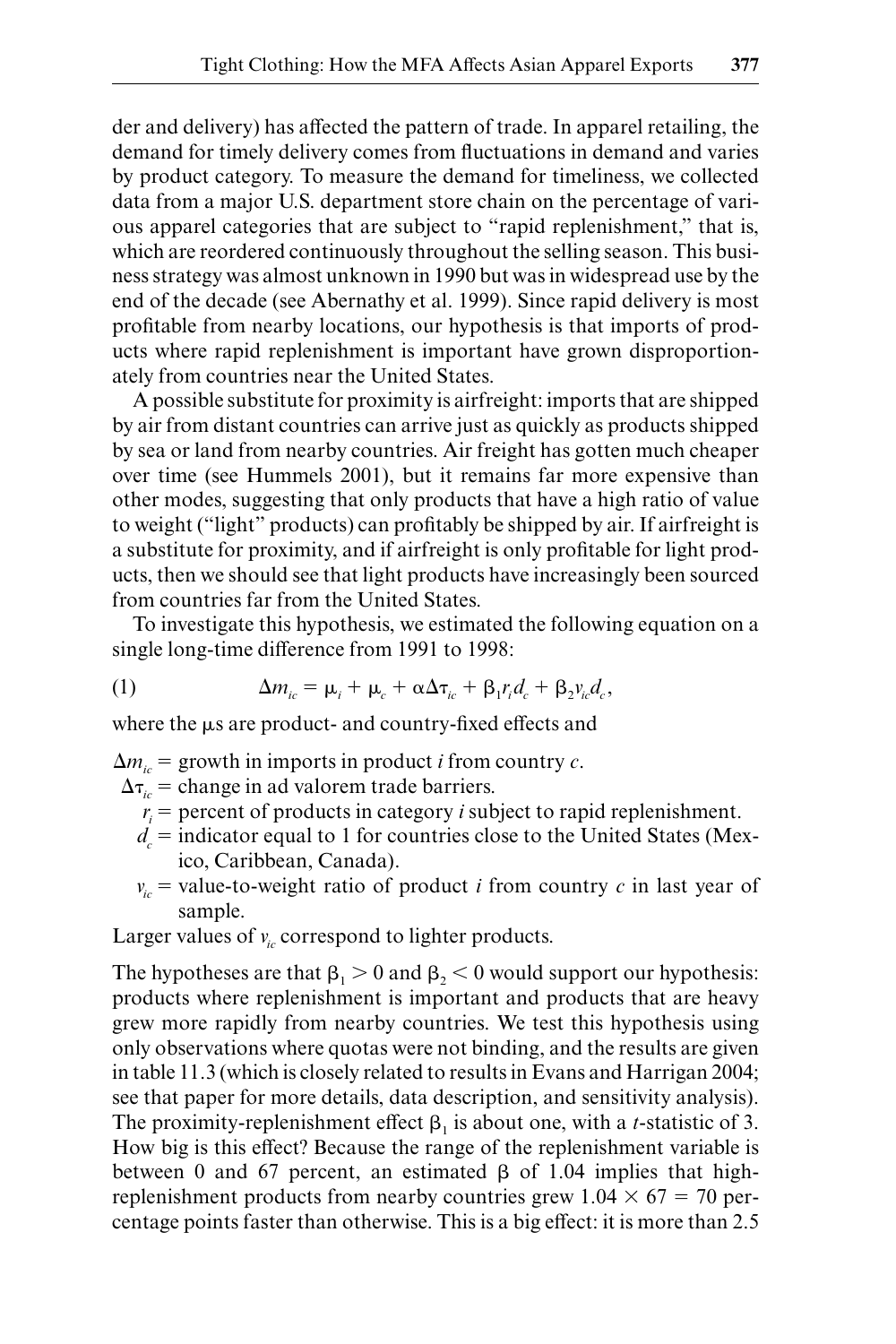**Table 11.3 Import growth 1991–1998**

| $\overline{\phantom{a}}$          |          |
|-----------------------------------|----------|
| Variable                          | Estimate |
| Proximity $\times$ replenishment  | 0.9968   |
|                                   | 3.00     |
| Proximity $\times$ (value/weight) | $-0.132$ |
|                                   | $-2.42$  |
| Trade barriers                    | $-1.259$ |
|                                   | $-7.60$  |
|                                   |          |

*Notes:* All regressions include country and product fixed effects. Sample is observations not constrained by quotas  $(N = 2.753)$ . *t*-statistics in italics. Dependent variable is bounded import growth between 1991 and 1998:

$$
G_{ic} = 200 \cdot \frac{m_{ic} - m_{ic,t-1}}{(m_{ic,t} + m_{ic,t-1})}
$$

times faster than the mean level of bounded growth and almost half again as fast as median growth. For products where replenishment is less important, with a replenishment percentage of 25 percent, the estimates still imply a big proximity effect, with imports growing 26 percentage points faster from nearby countries than more remote sources. The replenishmentproximity effect is also large relative to the effects of protection: the estimated parameters imply that, for high-replenishment products, proximity to the United States is equivalent to a 53 percentage point reduction in tariffs, while for goods with a replenishment percentage of 25 percent, proximity is equivalent to a 20 percentage point tariff reduction.

The effect of weight is also large. The standard deviation of the valueweight ratio is 230; multiplying this by the estimated  $\beta$ , means that imports of light products grew  $-0.132 \times 230 = 30$  percentage points more slowly from nearby than from faraway countries.

#### **11.5 The Effect of Protection on Import Prices**

We have shown that both trade policy and geography have had an important effect on the pattern and volume of trade in apparel. We now turn to the effect of U.S. trade policy on the prices of apparel imports. With two or more competing exporters, a key parameter is the degree of substitutability in the importer's demand between the products of the different exporters. We consider a few simple cases here, as a guide to empirical work.

The simplest model that is relevant to the MFA is one where there are two exporters, only one of whom faces a binding quota and whose exports are perfect substitutes in the importer's demand. The situation is illustrated in figure 11.9.

The import demand curve facing two exporting countries *A* and *B* is given by *m*(*p*). *A* has lower costs  $c_A < c_B$ , so that in the absence of trade re-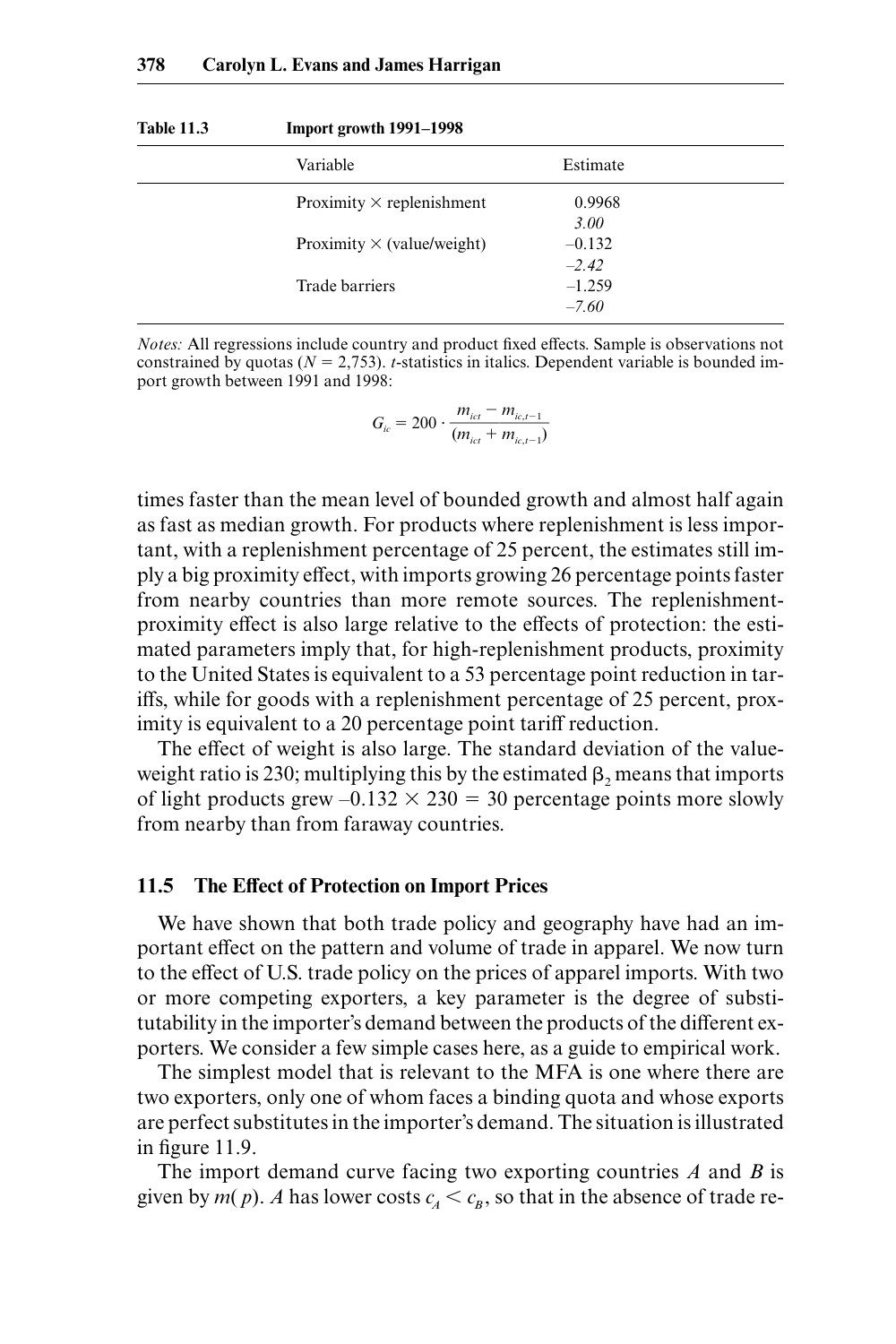

**Fig. 11.9 Effects of a quota when imports are perfect substitutes**

strictions all imports would be from *A*. However, a quota has been placed on imports from  $A, m_A \le Q$ . As a result, the world price is determined by cost in  $B$ ,  $p = c_B$ , with exporters in  $A$  earning a rent per unit equal to the cost difference.<sup>8</sup> The quota binds, with  $m_A = Q$  and  $m_B = m(c_B) - Q$ .

An interesting thing about this little model is that it implies that, across a group of exporting countries, there need be no relationship between unit value and a binding quota: the two countries charge the same price even though one is bound by a quota and the other is not. Furthermore, any change in the level of the quota will have no effect on price, as long as  $Q \leq$  $m(c<sub>B</sub>)$ ; beyond that point, *B*'s market share goes to zero and any further quota relaxation leads to a fall in price as the equilibrium moves down the demand curve.

What if imports from *A* and *B* are imperfect substitutes? This case is illustrated in the two panels of figure 11.10. A relaxation of the quota constraint on *A* leads to lower prices on imports from *A*, which in turn shifts the demand curve facing exporters in *B*. Depending on the elasticities of demand in the two markets, and the elasticity of supply in *B*, relative prices of *A* and *B* exports can rise, fall, or stay the same. A useful benchmark is one where the own elasticity of demand is the same, while the cross elasticity is less than the own elasticity: in this case, the shift down in *B*'s demand curve is less than the fall in the price facing *A*. This implies that the equilibrium price of imports from *A* will fall relative to the price of imports from *B* when the quota on *A* is relaxed. In the cross section, then, binding quotas will be associated with higher prices. Note, however, that the equilibrium price difference across exporters depends on many structural parameters of demand and supply that are impossible to estimate without a great deal of information.

<sup>8.</sup> Technical point: the importer is indifferent between buying from A or B at any price, so assume an infinitesimally lower price from A to close the model.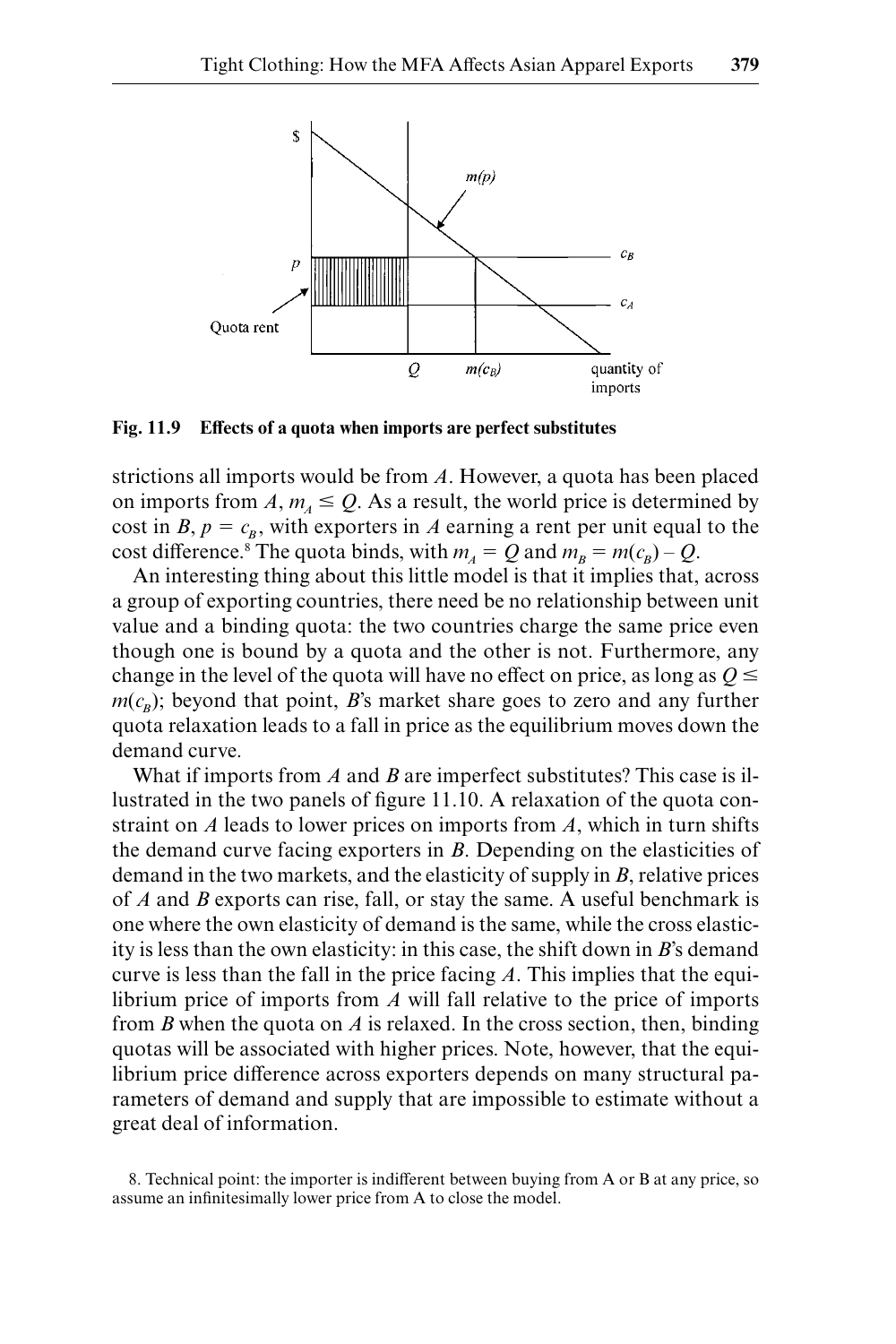

**Fig. 11.10 Effects of a quota when imports are imperfect substitutes**

What about nonbinding quotas? In most models unfilled quotas will have no effect, and the equilibrium is the same as one with no quotas at all.

This theoretical discussion suggests a simple reduced-form model for the effect of quotas on import prices:

(2) 
$$
\ln p_{ict} = \alpha_i + \alpha_c + \alpha_l + \beta_1 \ln(1 + \tau_{ict}) + \beta_2 \ln(1 + \text{fillrate}_{ict}) + \beta_3 \text{binding}_{ict} + \epsilon_{ict}
$$

In equation (2), the  $\alpha s$  are product-, country-, and year-fixed effects. The slope coefficients  $\beta$  measure the effects of

(1)  $\tau_{\text{ict}}$  (ad valorem trade barriers, including tariffs and transport costs); (2) fillrate<sub>ict</sub> (the proportion of a quota that is used. By definition, the fill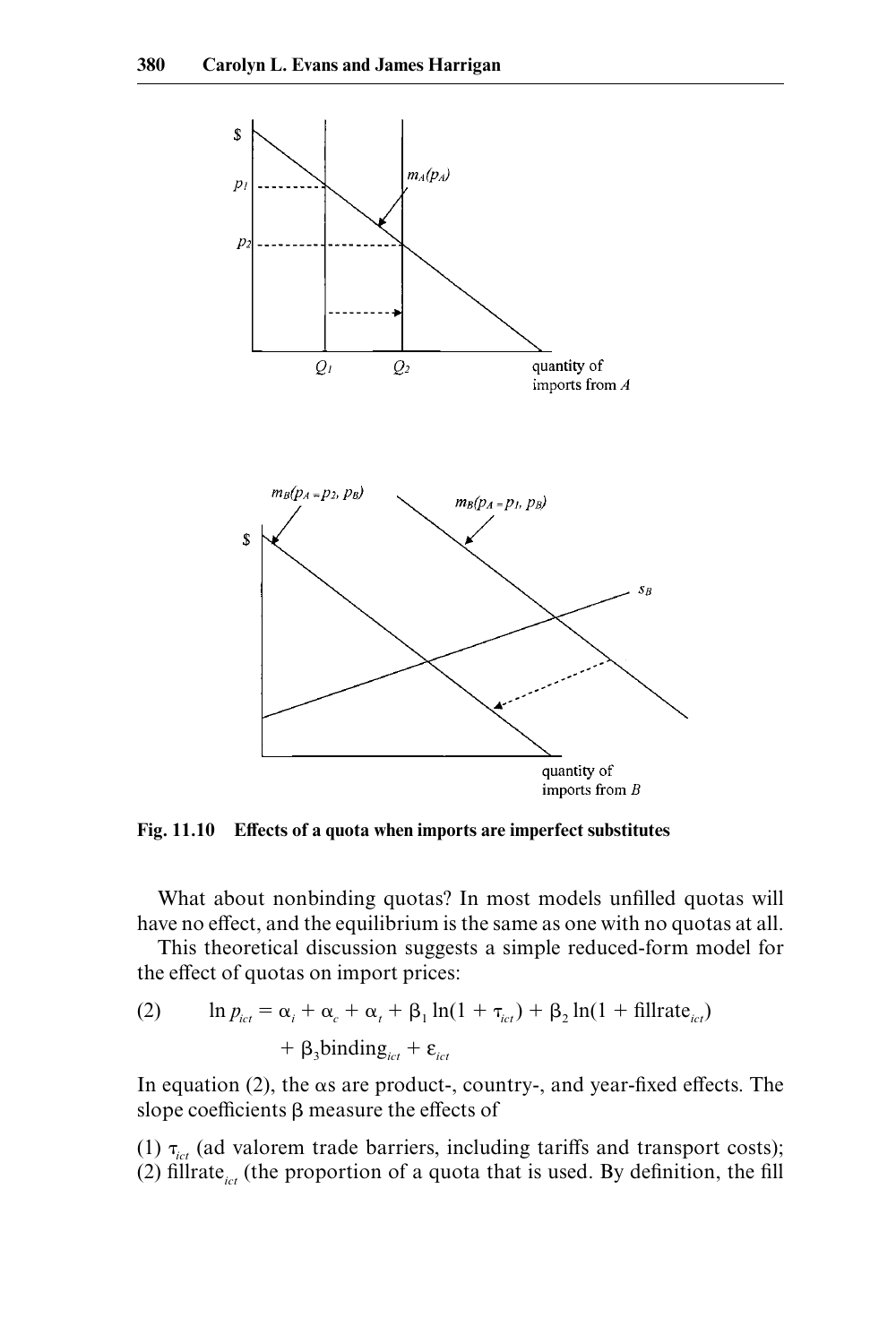rate for flow not subject to a quota is zero [since the implicit quota is infinite]); and (3) binding<sub>ict</sub> (a dummy variable equal to 1 if the quota is binding).

A drawback of equation (2) is that it imposes constant coefficients across products and years. Our data has enough cross-sectional variability to make year-by-year estimation feasible, so we also estimate

(3) 
$$
\ln p_{ict} = \alpha_{it} + \alpha_{ct} + \beta_{1t} \ln(1 + \tau_{ict}) + \beta_{2t} \ln(1 + \text{fillrate}_{ict}) + \beta_{3t} \text{binding}_{ict} + \epsilon_{ict}
$$

While equations (2) and (3) are nonstructural, theory does give some suggestions about the interpretation of the slope coefficients.  $\beta_1$  summarizes how free on board (f.o.b.) import prices respond to ad valorem trade barriers and is expected to be negative to the extent that the United States has market power. If nonbinding quotas don't have any effect,  $\beta_2$  is likely to be zero, given that the effect of binding quotas is measured by  $\beta_3$ .

A problem with estimating equations (2) and (3) is that we do not have true price data and must make do with unit values instead. Unit values are constructed from the raw data by dividing the value of shipments by the physical quantity of imports (usually measured by "dozens" in the case of apparel). Unit values in a given category can differ across exporters even if identical goods have identical prices everywhere, to the extent that the composition of exports within a category differs by source country. The theory of "quality upgrading" suggests that binding quotas induce higher unit values, in which case  $\beta$   $> 0$  may measure quality differences rather than quota rents (see Feenstra, forthcoming, chap. 8).

Table 11.4 shows the results of estimating equations (2) and (3). We report both ordinary least squares (OLS) and weighted least squares (WLS) estimates, with the weights given by import values. We focus here on the WLS results.

The column headed "barriers" suggests that the United States does indeed have market power in apparel, with a significantly negative elasticity of import prices with respect to ad valorem barriers in most years. Interestingly, the effect seems to have declined over time, with an elasticity of – 0.5 at the beginning of the sample and only –0.06 by 1998.

Binding quotas had a sizable impact on prices, with an overall effect of 6.3 percentage points. Between 1990 and 1996, the quota effect was on the order of 5–10 percentage points, an effect which jumped to 24 in the "Asia Crisis" year of 1997 before becoming slightly negative in the recovery year of 1998. This anomalous behavior may be due to the fact that two of the largest quota-constrained exporters, China and Hong Kong, did not devalue in 1997, while other countries did.

Controlling for whether a quota is binding, the fill rate has no effect, as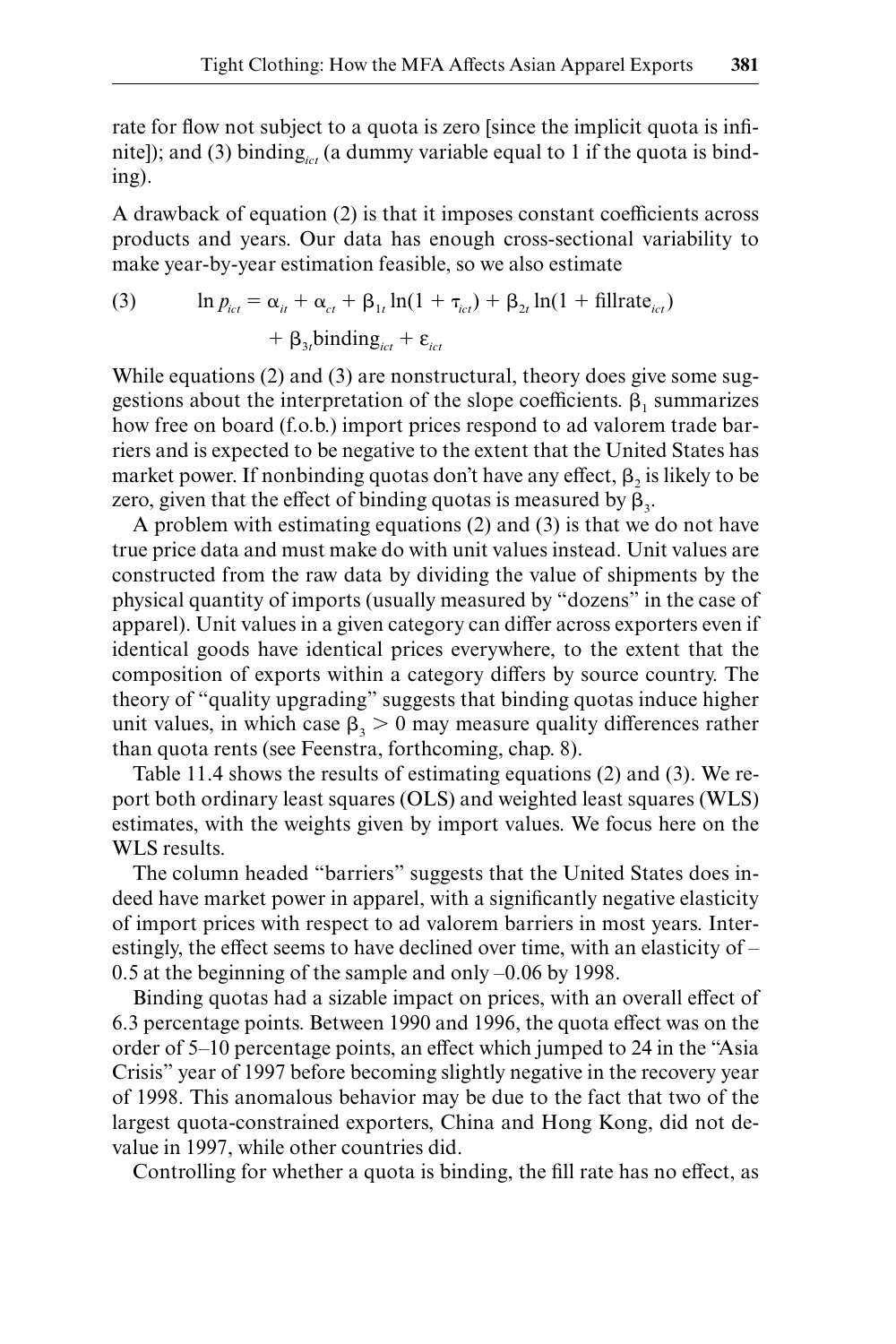| <b>OLS</b>      |               | Weighted LS |                 |          |           |
|-----------------|---------------|-------------|-----------------|----------|-----------|
| <b>Barriers</b> | Quota         | Fill rate   | <b>Barriers</b> | Quota    | Fill rate |
| $-0.241$        | 0.102         | 0.000       | $-0.016$        | 0.063    | $-0.003$  |
| $-29.0$         | 5.1           | 0.0         | $-2.7$          | 14.2     | $-1.9$    |
| $-0.395$        | 0.205         |             | $-0.504$        | 0.108    |           |
| $-11.2$         | 3.1           |             | $-8.5$          | 7.5      |           |
| $-0.302$        | 0.104         |             | $-0.212$        | 0.053    |           |
| $-10.4$         | 2.0           |             | $-3.9$          | 4.0      |           |
| $-0.235$        | 0.097         |             | $-0.390$        | 0.054    |           |
| $-8.1$          | 1.8           |             | $-9.2$          | 4.2      |           |
| $-0.211$        | 0.133         |             | $-0.343$        | 0.065    |           |
| $-9.1$          | 2.4           |             | $-11.9$         | 5.0      |           |
| $-0.266$        | 0.159         |             | $-0.179$        | 0.096    |           |
| $-10.4$         | 3.0           |             | $-7.8$          | 6.6      |           |
| $-0.303$        | 0.057         |             | $-0.182$        | 0.076    |           |
| $-11.2$         | 1.1           |             | $-7.9$          | 5.5      |           |
| $-0.257$        | 0.080         |             | $-0.062$        | 0.088    |           |
| $-9.1$          | 1.5           |             | $-2.9$          | 6.2      |           |
| $-0.264$        | 0.115         |             | 0.010           | 0.242    |           |
| $-9.6$          | $2.2^{\circ}$ |             | 0.5             | 18.5     |           |
| $-0.264$        | 0.129         |             | $-0.060$        | $-0.034$ |           |
| $-10.6$         | 2.6           |             | $-2.8$          | $-2.5$   |           |
|                 |               |             |                 |          |           |

**Table 11.4 Price effects**

*Notes:* Dependent variable is log unit value of imports into the United States by exporter, product, and year. See text for definitions of regressors. All regressions include exporter and product fixed effects, and first row regressions include year fixed effects. For weighted least squares, the weights are import values. *t*-statistics in italics.

shown in the first row of table 11.4. For clarity in reporting, we excluded the fill rate as a regressor in the year-by-year regressions.<sup>9</sup>

Our results suggest that effect of quotas on prices is a step function: for fill rates between zero and 90 percent, the effect is zero, and for fill rates above 90 the effect is constant. This is the right specification only if quotas bind precisely when fill rates hit 90 percent but not before or after. To check this we estimated versions of equation (2) that included dummies for fill rates in the intervals [80,85), [85,90), [90,95), and [95,100]. The results suggests that quotas start to bind at fill rates of around 85 percent and that the price effect is constant between 85 percent and 100 percent.10 However, the

<sup>9.</sup> This result is not surprising, but it does cast doubt on the results of Krishna and Tan (1998). They find a positive effect of fill rate on import prices but fail to control for whether the quota is binding.

<sup>10.</sup> In particular, the coefficient on the indicator for the [80,85) interval is insignificantly different from zero, while the other intervals are all significantly positive. In addition, an *F*test fails to reject the hypothesis that the coefficients on the [85,90), [90,95), and [95,100] intervals are equal.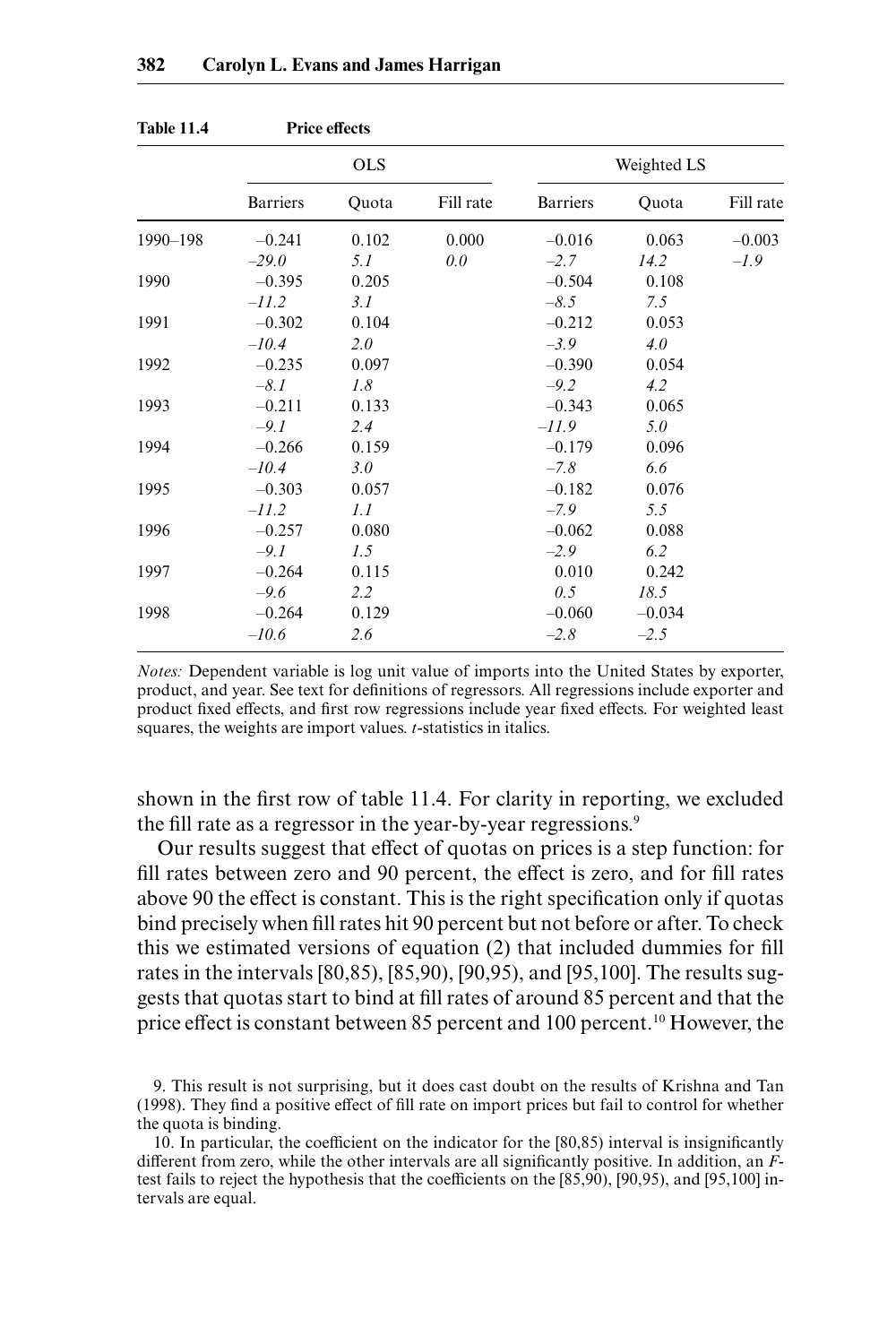results from assuming that quotas bind at a fill rate of 85 percent are not materially different from the results reported in table 11.4.

What do these results imply about the level of quota rents? It is impossible to answer this question with any confidence, as our statistical model is nonstructural, but a back of the envelope calculation is instructive. Using the overall WLS binding quota effect of 6.3 percent and multiplying by the aggregate quantity of quota-constrained imports between 1990 and 1998 (\$106.5 billion) gives an estimate of quota rents of \$6.71 billion. This is almost surely a lower bound on the cost of the MFA for U.S. apparel consumers, as the elimination of quotas would likely reduce world prices.

# **11.6 Conclusions**

The 1990s had both good and bad news for East Asian apparel exporters. Their overall exports to the United States increased, at least partly due to trade liberalization in the form of reduced tariffs and expanded quotas. But both discriminatory trade policy (NAFTA and the CBI) and technological change (which made proximity to the U.S. market more valuable) conspired against East Asia, leading to a loss of market share to Mexico and the Caribbean. As trade continues to liberalize, trade policy may cease to be an advantage for exporters near the U.S. market, but their geographical advantage will persist. This suggests that even when the MFA is finally phased out, trade patterns are unlikely to return to where they were before NAFTA and the CBI.

The MFA continued to substantially distort trade even after the founding of the WTO. We find that MFA quotas tightly constrained many East Asian exporters and led to substantially higher import prices in the United States. A rough calculation suggests that MFA quotas yielded many billions of dollars in quota rents to holders of quota licenses.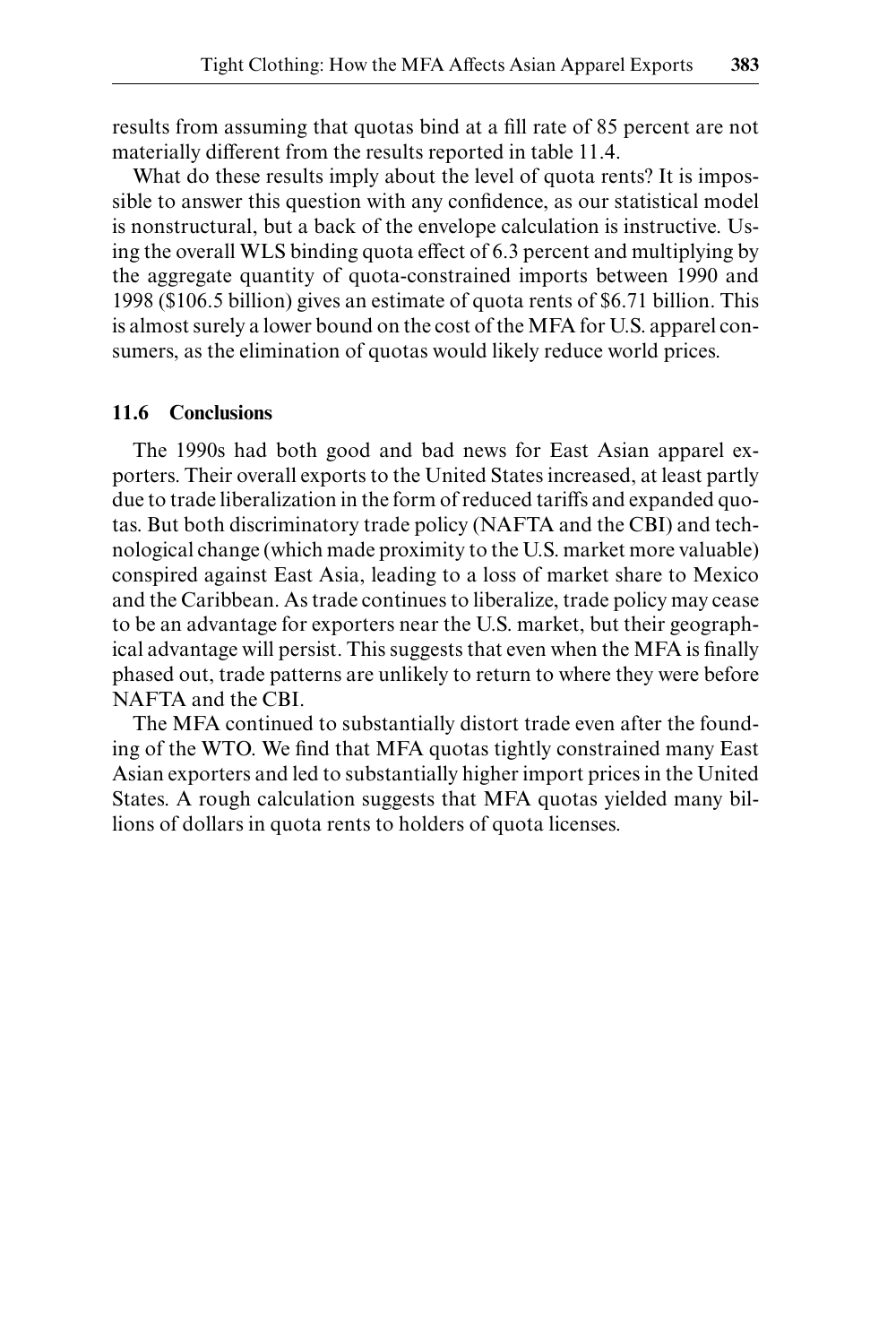# **Appendix**

**Table 11A.1 Binding quota incidence and market share by commodity**

|                                            | Commodity<br>no. |              | Percent binding | Market share, |
|--------------------------------------------|------------------|--------------|-----------------|---------------|
| Description                                |                  | 1991         | 1998            | 1998          |
| M&B knit shirts, cotton                    | 338              | 66           | 58              | 10.7          |
| M&B cot. trousers/breeches/shorts          | 347              | 56           | 35              | 10.4          |
| W&G cotton trousers/slacks/shorts          | 348              | 63           | 30              | 8.4           |
| W&G knit shirts/blouses, cotton            | 339              | 48           | 60              | 7.4           |
| M&B cotton shirts, not knit                | 340              | 71           | 54              | 6.4           |
| W&G mmf. knit shirts and blouses           | 639              | 64           | 86              | 4.9           |
| Other M&B mmf. coats                       | 634              | 79           | 43              | 3.5           |
| W&G mmf. coats                             | 635              | 54           | 28              | 3.2           |
| M&B mmf. trousers/breeches/shorts          | 647              | 69           | 64              | 3.1           |
| M&B mmf. knit shirts                       | 638              | 55           | 70              | 3             |
| W&G cot. shirts/blouses, non-knit          | 341              | 47           | 71              | 2.6           |
| Mmf. dresses                               | 636              | 59           | 32              | 2.6           |
| W&G mmf. slacks/breeches/shorts            | 648              | 66           | 62              | 2.3           |
| Other mmf. apparel                         | 659              | 38           | 22              | 2.3           |
| Other cotton apparel                       | 359              | 46           | 17              | 1.8           |
| W&G not-knit mmf. shirts and blouses       | 641              | 60           | 43              | 1.8           |
| W&G sweaters, wool                         | 446              | 64           | 56              | 1.6           |
| W&G mmf. sweaters                          | 646              | 6            | 47              | 1.6           |
| W&G wool coats                             | 435              | 29           | 11              | 1.5           |
| Mmf. skirts                                | 642              | 30           | 40              | 1.4           |
| Sweaters, other non-cot. veg. fibers       | 845              | 85           | 73              | 1.3           |
| Cotton sweaters                            | 345              | 49           | 68              | 1.2           |
| M&B not-knit mmf. shirts                   | 640              | 38           | 27              | 1.1           |
| Cotton dresses                             | 336              | 47           | 51              | $\mathbf{1}$  |
| W&G not-knit silk shirts and blouses       | 741              | $\theta$     | $\theta$        | 1             |
| Mmf. hosiery                               | 632              | 48           | $\mathbf{0}$    | 0.9           |
| W&G silk knit shirts and blouses           | 739              | $\mathbf{0}$ | $\mathbf{0}$    | 0.9           |
| M&B suit-type coats, wool                  | 433              | 5            | 6               | 0.8           |
| Cotton hosiery                             | 332              | 12           | $\overline{2}$  | 0.7           |
| Wool knit shirts/blouses                   | 438              | 3            | 61              | 0.7           |
| M&B sweaters, wool                         | 445              | 27           | 43              | 0.7           |
| Trousers/breeches/shorts, silk and veg.    | 847              | 67           | 56              | 0.7           |
| Cotton skirts                              | 342              | 31           | 32              | 0.6           |
| M&B wool trousers/breeches/shorts          | 447              | 19           | 8               | 0.6           |
| W&G wool slacks/breeches/shorts            | 448              | 31           | 14              | 0.6           |
| Non-knit shirts and blouses, silk and veg. | 840              | 24           | 43              | 0.6           |
| W&G cotton coats                           | 335              | 46           | 26              | 0.5           |
| W&G silk coats                             | 735              | $\mathbf{0}$ | $\theta$        | 0.4           |
| Silk dresses                               | 736              | $\mathbf{0}$ | $\mathbf{0}$    | 0.4           |
| Knit shirts and blouses, silk and veg.     | 838              | 30           | 37              | 0.4           |
| Other M&B coats, cotton                    | 334              | 48           | 16              | 0.3           |
| Wool skirts                                | 442              | 31           | 12              | 0.3           |
| M&B mmf. suit-type coats                   | 633              | 19           | 10              | 0.3           |
| M&B mmf. sweaters                          | 645              | 3            | 17              | 0.3           |
| M&B mmf. down-filled coats                 | 653              | 58           | 71              | 0.3           |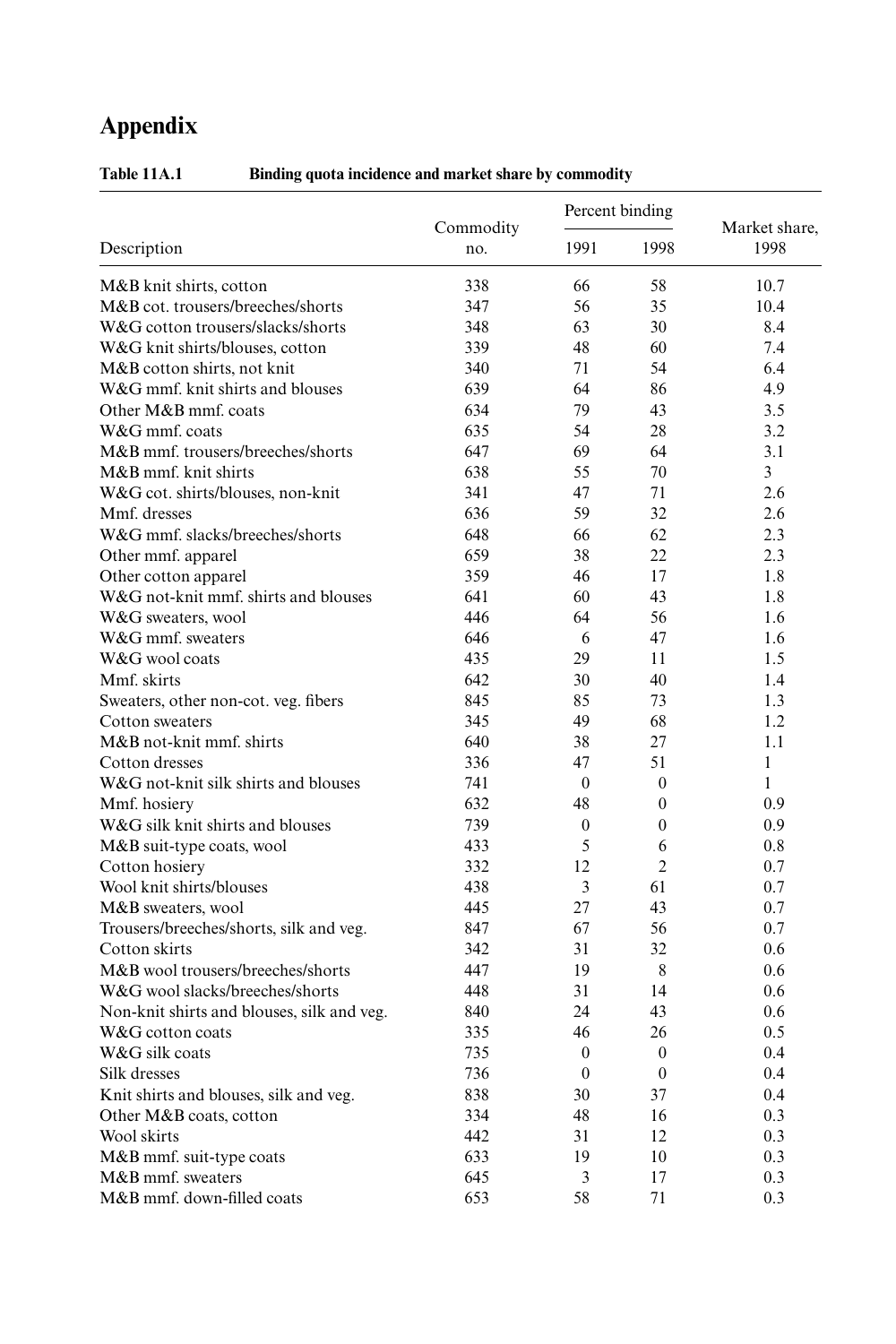### Table 11A.1 (continued)

|                                      | Commodity | Percent binding |                | Market share. |  |
|--------------------------------------|-----------|-----------------|----------------|---------------|--|
| Description                          | no.       | 1991            | 1998           | 1998          |  |
| Silk skirts                          | 742       | $\theta$        | $\theta$       | 0.3           |  |
| W&G silk trousers/breeches/shorts    | 748       | $\theta$        | $\theta$       | 0.3           |  |
| W&G coats, silk and veg. blends      | 835       | 69              | 37             | 0.3           |  |
| Dresses, silk and veg. blends        | 836       | $\mathbf{0}$    | 62             | 0.3           |  |
| Other M&B wool coats                 | 434       | 3               | $\overline{2}$ | 0.2           |  |
| Other wool apparel                   | 459       | 22              | 19             | 0.2           |  |
| W&G mmf. down-filled coats           | 654       | 64              | 77             | 0.2           |  |
| Silk neckwear                        | 758       | $\mathbf{0}$    | $\theta$       | 0.2           |  |
| Skirts, silk and veg. blends         | 842       | 5               | 9              | 0.2           |  |
| M&B suit-type coats, cotton          | 333       | 33              | 1              | 0.1           |  |
| Wool dresses                         | 436       | 61              | 3              | 0.1           |  |
| M&B silk knit shirts                 | 738       | $\theta$        | $\theta$       | 0.1           |  |
| M&B not-knit silk shirts             | 740       | $\theta$        | $\theta$       | 0.1           |  |
| W&G silk sweaters                    | 746       | $\theta$        | $\theta$       | 0.1           |  |
| M&B silk trousers/breeches/shorts    | 747       | $\theta$        | $\theta$       | 0.1           |  |
| Other silk apparel                   | 759       | $\mathbf{0}$    | $\mathbf{0}$   | 0.1           |  |
| M&B suit-type coats, silk and veg.   | 833       | 3               | 1              | 0.1           |  |
| Sweaters, silk blends                | 846       | 5               | $\overline{2}$ | 0.1           |  |
| Other silk and non-cot. veg. apparel | 859       | 43              | 24             | 0.1           |  |
| M&B down-filled coats                | 353       | 75              | 72             | $\theta$      |  |
| W&G down-filled coats                | 354       | 77              | 88             | $\theta$      |  |
| Wool hosiery                         | 432       | 1               | $\overline{2}$ | $\theta$      |  |
| Wool shirts/blouses, not-knit        | 440       | 10              | 5              | $\mathbf{0}$  |  |
| M&B suit-type silk coats             | 733       | $\mathbf{0}$    | $\theta$       | $\theta$      |  |
| Other M&B silk coats                 | 734       | $\mathbf{0}$    | $\mathbf{0}$   | $\mathbf{0}$  |  |
| M&B silk sweaters                    | 745       | $\mathbf{0}$    | $\mathbf{0}$   | $\mathbf{0}$  |  |
| Hosiery, silk and veg. blends        | 832       | 1               | $\overline{c}$ | $\theta$      |  |
| Other M&B coats, silk and veg.       | 834       | 55              | 51             | $\mathbf{0}$  |  |
| Neckwear, silk and veg. blends       | 858       | $\theta$        | $\theta$       | $\theta$      |  |

*Notes:* Abbreviation  $M\&B$  = men and boys;  $W\&G$  = women and girls; Mmf. = man-made fiber.

# **References**

Abernathy, Frederick H., John T. Dunlop, Janice H. Hammond, and David Weil. 1999. *A stitch in time: Lean retailing and the transformation of manufacturing— Lessons from the apparel and textile industries.* New York: Oxford University Press.

Evans, Carolyn L., and James Harrigan. 2004. Distance, time, and specialization: Lean retailing in general equilibrium. *American Economic Review* forthcoming.

Federal Register. 2001. Announcement of import limits for certain cotton, wool, manmade fiber, silk blend and other vegetable fiber textiles and textile products produced or manufactured in the People's Republic of China and amendment of export visa and certification requirements for textiles and textile products integrated into GATT 1994 in the first, second, and third stage. *Federal Register* 66 (249): 67,229–332.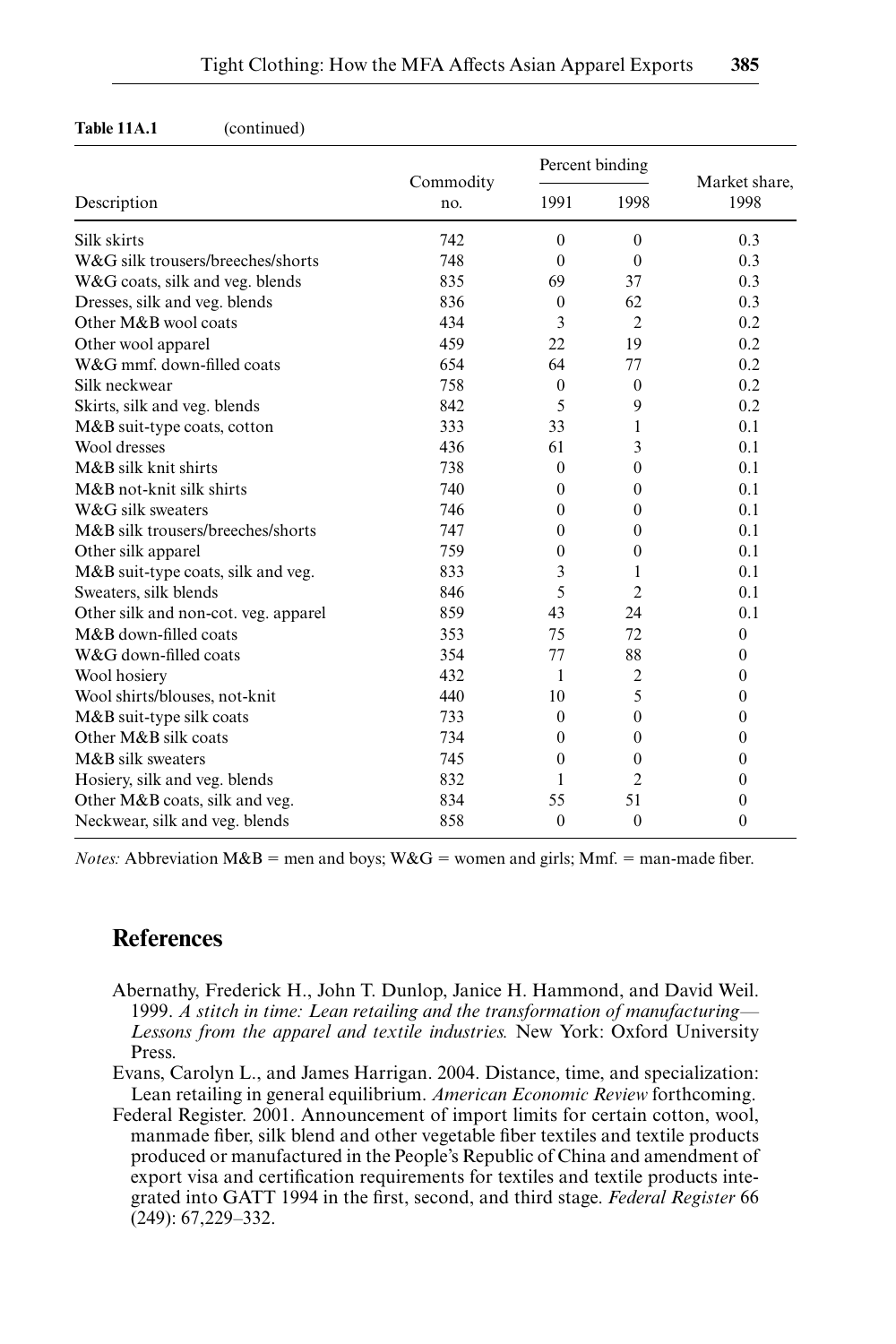———. 2002. Amendment of import limits for certain cotton, wool, man-made fiber, silk blend and other vegetable fiber textiles and textile products produced or manufactured in the People's Republic of China. *Federal Register* 67 (53): 12,525–538.

- Feenstra, Robert C. Forthcoming. *Advanced international trade.* Princeton, NJ: Princeton University Press.
- Finger, J. Michael, and Anne Harrison. 1996. Import protection for U.S. textiles and apparel: Viewed from the domestic perspective. In *The political economy of trade protection,* ed. Anne O. Krueger, 43–49. Chicago: University of Chicago Press.
- Hummels, David. 2001. Time as a trade barrier. Purdue University. Unpublished Manuscript.
- Krishna, Kala M., and Ling Hui Tan. 1998. *Rags and riches: Implementing apparel quotas under the multi-fibre arrangement.* Ann Arbor: University of Michigan Press.
- Office of Textiles and Apparel (OTEXA). 1995. *Tariff (duty) rate reductions.* http:// otexa.ita.doc.gov/duty.htm.
	- ———. 2003a. *Integration.* http://otexa.ita.doc.gov/integ.htm.
- ———. 2003b. *United States final integration by phase.* http://otexa.ita.doc.gov/ fedreg/FINAL\_List.pdf.
- Pregelj, Vladimir N. 2000. *IB95050: Caribbean Basin interim trade program: CBI/ NAFTA parity.* CRS Issue Brief for Congress. Washington, DC: Congressional Research Service.
- Shelburne, Robert C., and Elaine L. Chao. 2002. Trade and employment effects of the Andean Trade Preference Act. Bureau of International Labor Affairs Economic Discussion Paper no. 60. Washington, DC: U.S. Department of Labor.
- United States International Trade Commission (USITC). 2002. *The economic effects of significant U.S. import restraints.* USITC Publication no. 3519. Washington, DC: USITC.

-. 2004. Textiles and apparel: Assessment of the competitiveness of certain foreign suppliers to the U.S. market. USITC Publication no. 3671. Washington, DC: USITC.

- World Trade Organization Council for Trade in Goods (WTO-CFG). 1998. *Major review of the implementation of the agreement on textiles and clothing in the first stage of the integration process.* Geneva, Switzerland: WTO-CFG.
- World Trade Organization (WTO). 2001. *Report of the Working Party on the accession of China.* Geneva, Switzerland: WTO.
	- $-$ . 2003. Textiles: Agreement, Textiles Monitoring Body (TMB), The agree*ment on textiles and clothing.* http://www.wto.org/english/tratop\_e/texti\_e/ texintro\_e.htm.

# **Comment** Leonard K. Cheng

This is an interesting empirical study of the effects of protectionist measures as represented by both tariffs and quotas on U.S. apparel imports,

Leonard K. Cheng is head of the department and professor of economics at Hong Kong University of Science and Technology.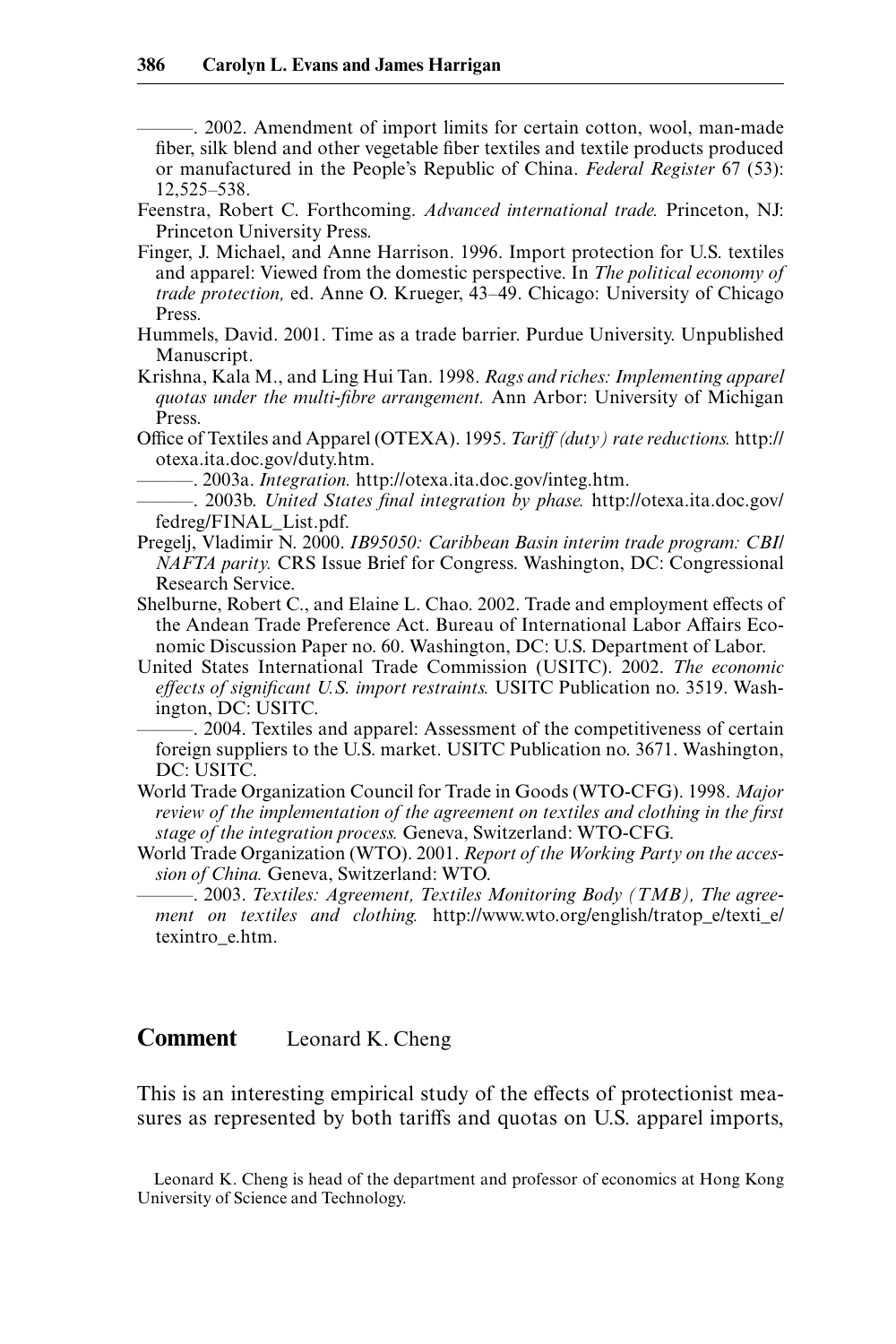with a particular focus on imports from East Asia. The tariffs reflect the results of nondiscriminatory global trade liberalization as well as discriminatory regional trade liberalization, whereas the quotas are those under the Multifiber Arrangement (MFA). Many researchers have talked about the MFA, a complex system of bilateral quotas, but few have taken the time and effort to examine what the "quota fill rates" (i.e., the extent to which quotas were actually binding) were like, how the fill rates evolved over time, and how the quotas with different fill rates affected the prices of U.S. apparel imports.

The paper's four main findings pertain to (a) the constraints of MFA quotas (as measured by their fill rates) faced by different apparel exporters; (b) the effects of discriminatory regional trade liberalization on exports from East Asia versus exports from Mexico and the Caribbean; (c) the impact of geographical distance; and (d) the impact of MFA quotas on free on board (f.o.b.) prices paid by the United States for its apparel imports. None of them is very surprising, but it is reassuring to obtain them from the empirical data and through hypothesis testing. I would like to congratulate the authors for their rich factual findings and interesting results from hypothesis testing.

One finding is that "China and Hong Kong are the largest exporters of both constrained and unconstrained imports, while the smaller exporters (Thailand, Singapore, Indonesia, and the Philippines) seem to have their exports very tightly capped by MFA quotas" (chap. 11 in this volume). Indeed, table 11.2 shows that the percentage of imports under binding quota in 1998 was 99 percent for Indonesia, markedly higher than that for the other East Asian exporters. (However, contrary to the preceding statement, the percentage for Singapore was zero!) Was it because the smaller exporters were given small quota growth rates than the bigger exporters? Or was it because the cost structures in 1998 of the formerly competitive exporters like Hong Kong made them uncompetitive? Was the initial quota of Indonesia small because it was a latecomer in the export of apparels so that the same quota growth rates like other exporters simply was not enough to exploit fully its cost advantage? It seems difficult to understand why China, presumably a low-cost production site, had only 57 percent of binding quotas in 1998. What were the reasons? Did it have anything to do with antidumping threats or shifts in commodity composition? It would be helpful if the authors could answer these questions.

The authors tested the relevance and importance of geographical distance as a determinant of exports of apparels that are subject to "rapid replenishment"—a form of just-in-time delivery in global supply chains. The variables used to explain the growth of imports of different products from different exporters included (a) product and country dummies, (b) change in ad valorem tariff rates, (c) distance dummy multiplied by the percentage of rapid replenishment products, and (d) distance dummy multiplied by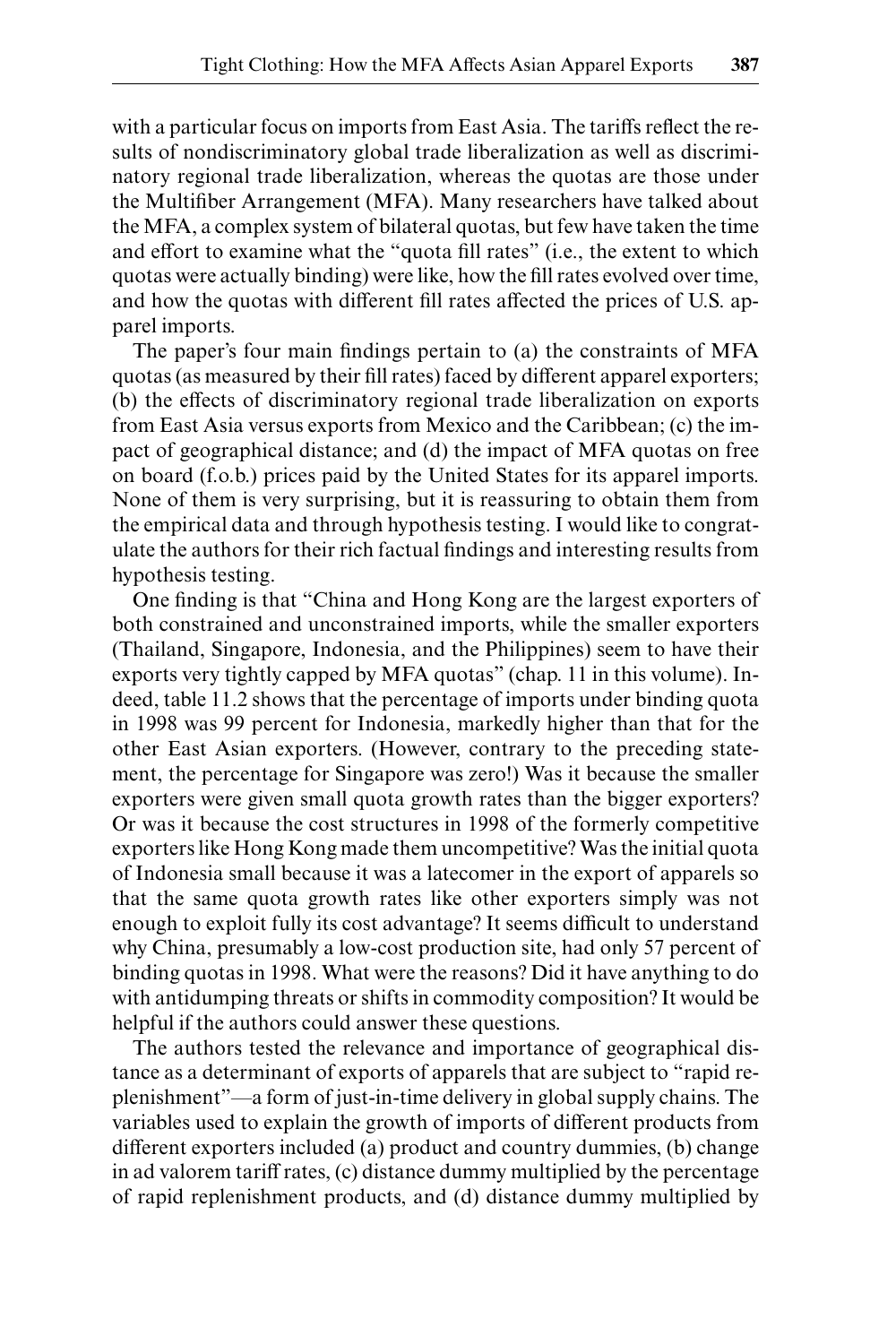the value-to-weight ratio. I am glad the authors are able to use the last variable to implement my earlier suggestion to consider the availability of air freight as a counterweight to geographical proximity for high value (perunit weight) products. Besides having the right signs, the two coefficients for distance and the value-weight ratio are both statistically and economically significant.

In conducting the preceding test, the authors used only observations where quotas were not binding. That is a clever way to exclude quotas from their estimation equation. However, I suspect the reader would not be completely satisfied because the impact of quota constraints on exports remains unanswered. It would be great if the authors can find some ways to answer this question. For instance, can they use the estimation equation obtained in the preceding manner to predict the growth of U.S. imports of the excluded observations (which by definition are quota constrained) and then examine whether the prediction errors vary systematically with the degree of quota constraints or, better still, estimate the effects of quotas from the prediction errors?

The second hypothesis testing was about the determinants of f.o.b. prices received by different suppliers of apparel products to the United States. The determinants included were (a) product, country, and time dummies, (b) tariff rate, (c) quota fill rate, and (d) a dummy variable for binding quotas. Two models of demand and supply (namely, one for homogeneous products and the other for differentiated products) were developed to generate hypotheses about the effect of quotas on f.o.b. prices, exports by different suppliers, and their market shares. The adopted estimation equation seems to have rejected the model of homogeneous products, which predicts that "any change in the level of the quota will have no effect on price" (chap. 11 in this volume) so long as there are other suppliers besides the supplier with a quota constraint. However, the adopted estimation equation is indeed not inconsistent with the homogeneous products model if *B*'s supply curve is upward sloping. Under this last condition, an increase in *A*'s quota would lead to a decrease of the price of the homogeneous product supplied by both *A* and *B*. The authors perhaps should soften their conclusion in the case of homogeneous products that "any change in the level of the quota will have no effect on price" (chap. 11 in this volume).

The following are two minor issues to point out. First, the authors are aware that the coefficient of the binding quota dummy captures both the supply restriction effect of binding quotas and the quality upgrading effect brought about by such quotas. They should note that the quality upgrading effect may invalidate their conclusion that the estimated "quota rents of \$6.71 billion . . . is almost surely a lower bound on the cost of the MFA for U.S. apparel consumers" (chap. 11 in this volume). Second, they interpret "rapid replenishment" as a technological change. I am not sure that is the most appropriate interpretation. I personally would prefer to interpret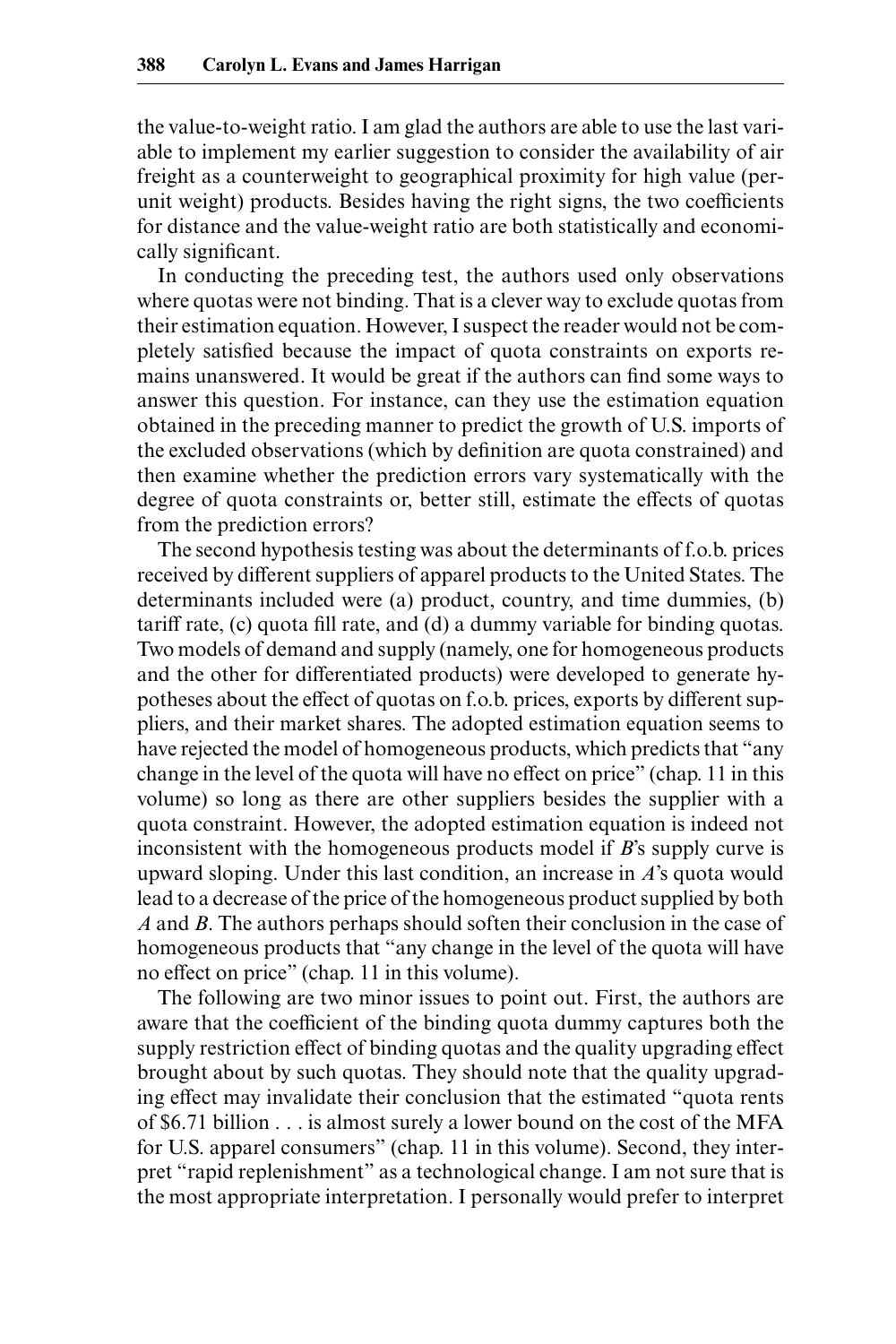it as a change in demand or, more specifically, an increase in demand for fashion goods, that is, goods with a short shelf life.

To sum up, I enjoyed reading this very interesting and informative paper and have learned a lot from it. I commend the authors for their useful contribution to the literature on the MFA, global and regional trade liberalization, and location advantages.

# **Comment** Philippa Dee

I very much enjoyed the paper—empirical work is essential if we are to understand the trade effects and welfare consequences of nontariff measures such as the Multifiber Arrangement (MFA). My comments are of two types—technical comments and comments on the policy "bottom line."

The main technical point is on the role of rapid replenishment. Clearly this has been part of the revolution in textiles and clothing over the last decade. But the paper assumes in its functional form that rapid replenishment is only a factor in countries such as Mexico and the Caribbean, which are geographically close to the United States. But it is not clear that its role is so restricted. The chief executive officers (CEOs) of Hong Kong textile companies describe themselves as being, not in the textile and clothing business, but in the supply chain management business. The key to this is logistics, and logistics is only partly geography.

These Hong Kong–based CEOs also state that Mexico is competitive on a narrow range of goods that meet the U.S. rules of origin but that elsewhere it is not competitive. Why is this, when shipping delays clearly work in Mexico's favor? The minimum shipping times are three days from Mexico, compared with twelve days from Hong Kong and fifteen days from China, a definite advantage for Mexico in clothing, where a product cycle can last as little as forty-five days.

The answer lies in the ability of Hong Kong supply chain managers to cover the entire product chain, from design onward, and to shepherd a product from sample making to delivery in just three weeks. In doing so, they may divide the production and sourcing process into as many as ten or twelve stages across the whole Asian region, reconfiguring its architecture for each new order. And with this extent of value added, they find it a small cost to air freight the final product.

According to interviews, availability of MFA quotas no longer figures prominently in the production and sourcing decisions of these Hong Kong

Philippa Dee is visiting fellow at the Asia-Pacific School of Economics and Government at Australian National University and formerly an assistant commissioner at the Australian Productivity Commission.